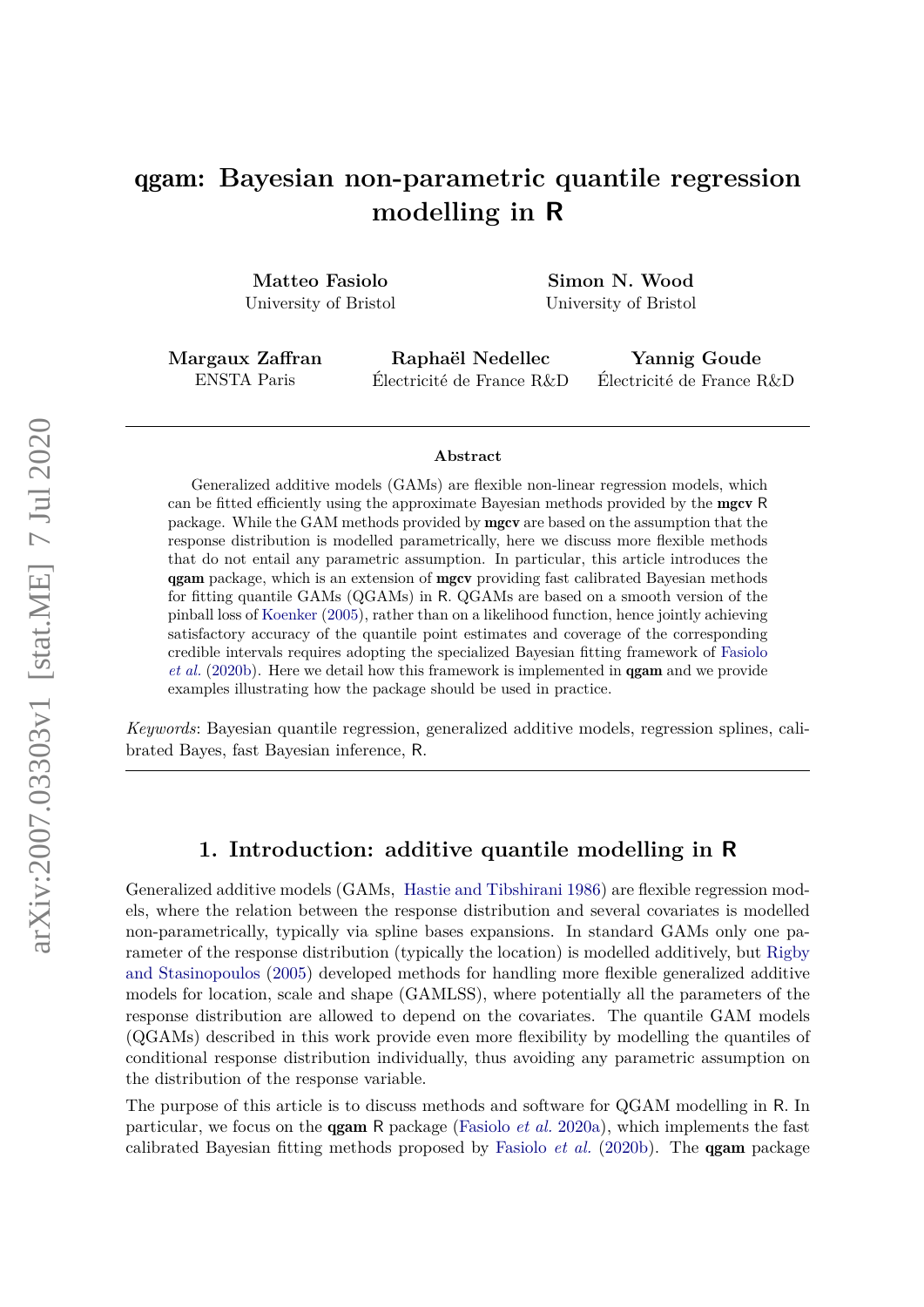is an extension of the recommended mgcv package [\(Wood](#page-23-1) [2019\)](#page-23-1), which provides tools for building, fitting and visualizing GAM and GAMLSS models. A new package is required, because QGAMs can not be handled using the standard GAM methods implemented by mgcv. In particular, QGAMs are based on the pinball loss function [\(Koenker and Bassett](#page-23-2) [1978\)](#page-23-2), rather than on a probabilistic model of the response distribution, and the absence of a likelihood function impedes direct application of the Bayes' rule when updating the prior distribution on the regression coefficients given the observed responses. While this problem can be overcome by adopting the coherent Bayesian belief updating framework of [Bissiri](#page-22-4) *[et al.](#page-22-4)* [\(2016\)](#page-22-4), which effectively leads to the application of Bayes' rule using a loss-based pseudolikelihood, naïvely plugging such pseudo-likelihood into standard Bayesian fitting methods can lead to inaccurate quantile estimates and inadequate coverage of the corresponding credible intervals as discussed, for instance, in Yang *[et al.](#page-24-0)* [\(2016\)](#page-24-0) and [Sriram](#page-23-3) [\(2015\)](#page-23-3). To avoid such issues, qgam implements the calibrated Bayesian methods of [Fasiolo](#page-22-1) *et al.* [\(2020b\)](#page-22-1), which explicitly aim at selecting the 'learning rate' tuning parameter of the loss so as to achieve near-nominal frequentist coverage of the quantile credible intervals. Furthermore, **qgam** bases quantile regression on a smoothed version of the pinball loss, which enables the adoption of fast maximum a posterior (MAP) and empirical Bayes methods to estimate the regression coefficient and select their prior variance hyper-parameters, respectively. The smoothness of the new loss is determined by minimizing the asymptotic mean squared error (MSE) of the estimated regression coefficients, approximated using a location-scale GAM model.

To our best knowledge and at the time of writing, the QGAM model fitting framework proposed by [Fasiolo](#page-22-1) *et al.* [\(2020b\)](#page-22-1) is the only one able to estimate all the regression coefficients and prior hyper-parameters using fast direct optimization methods and to provide, at no extra computational cost, credible intervals which achieve adequate coverage for tail quantiles. It should be clarified that, when we describe **qgam** as "fast", we mean that it is the fastest additive quantile regression method we know of, which has the properties just described. Hence, for example, the rqss function provided by the quantreg package [\(Koenker](#page-23-4) [2013\)](#page-23-4) might be faster, if the smoothing parameters are known or if the model of interest contains at most one or two such parameters, which could be selected by minimizing a model selection criterion numerically, as discussed in [Koenker](#page-23-5) [\(2011\)](#page-23-5), Section 3. Another alternative to the calibrated Bayesian estimation methods provided by qgam is additive quantile regression via gradient boosting, available in R via the mboost package [\(Hothorn](#page-22-5) *et al.* [2018\)](#page-22-5). [Fasiolo](#page-22-1) *et al.* [\(2020b\)](#page-22-1) shows that boosting can provide accurate point estimates, but selecting the optimal number of boosting steps requires running a computationally intensive cross-validation routine. Furthermore, the uncertainty of the estimated quantiles must be obtained by bootstrapping. [Waldmann](#page-23-6) *et al.* [\(2013\)](#page-23-6) propose Bayesian methods for estimating QGAMs via the **BayesX** stand-alone software [\(Brezger](#page-22-6) *et al.* [2005\)](#page-22-6), with a specific quantile regression family being accessible from R using the bamlss package [\(Umlauf](#page-23-7) *et al.* [2018\)](#page-23-7). However, their proposal is based on Markov chain Monte Carlo (MCMC) methods, which are slower than the direct optimization methods adopted here, and the resulting credible intervals struggle to achieve nominal frequentist coverage for tail quantiles, as detailed in [Waldmann](#page-23-6) *et al.* [\(2013\)](#page-23-6). Another alternative is the **VGAM** [\(Yee](#page-24-1) [2010\)](#page-24-1) R package but, as for quantreg, the prior smoothing hyper-parameters have to be selected manually. Lin *[et al.](#page-23-8)* [\(2013\)](#page-23-8) focus on variable selection, not smoothing, hence the corresponding software can not be considered an alternative to qgam.

The rest of the paper is structured as follows. In Section [2](#page-2-0) we first present the basic structure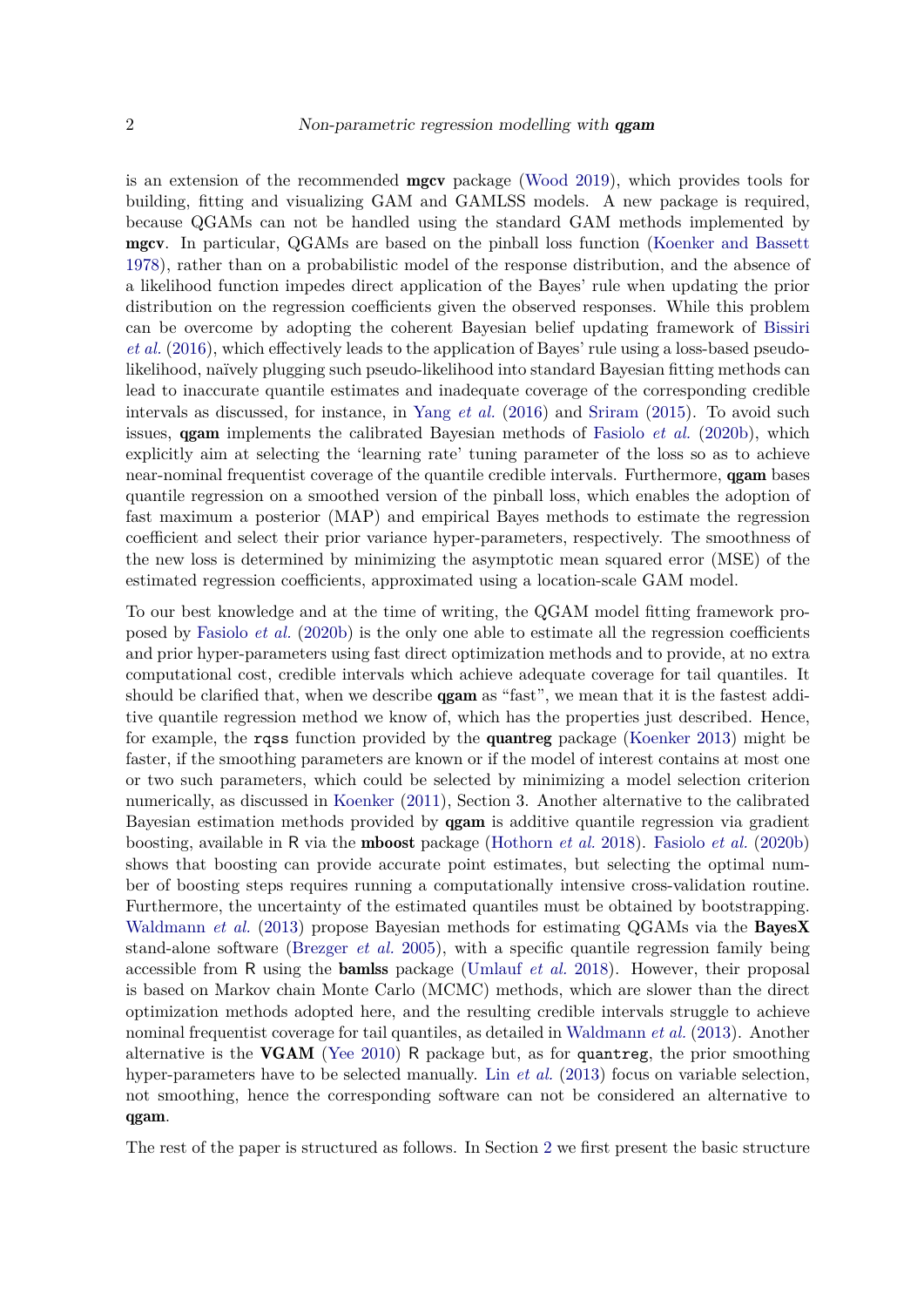of QGAM models, then we show how such models can be fitted using the fast calibrated Bayesian methods of [Fasiolo](#page-22-1) *et al.* [\(2020b\)](#page-22-1) and we explain how the fitting framework is implemented in the qgam package. In Section [3](#page-8-0) we illustrate how the package can be used for quantile GAM modelling. In particular, the first example introduces the basic features of the package, while the second example considers a more realistic application, focused on electricity demand forecasting using functional effects. In Section [4](#page-21-0) we outline some promising directions for future work on additive quantile modelling with **qgam**.

# **2. Models, methods and software**

#### <span id="page-2-0"></span>**2.1. General structure of additive quantile regression models**

Let *y* be a continuous random variable (r.v.) with conditional distribution  $p(y|x)$ , where x is a *p*-dimensional vector of covariates. Define also the conditional quantiles of  $p(y|x)$  by  $\mu_{\tau}(\boldsymbol{x}) = F^{-1}(\tau|\boldsymbol{x})$ , where  $\tau \in (0,1)$  and  $F^{-1}$  is the inverse conditional cumulative distribution function (c.d.f.) of *y*. In quantile regression [\(Koenker and Bassett](#page-23-2) [1978\)](#page-23-2) the conditional quantiles are modelled individually, without specifying a model for  $p(y|x)$ . Direct quantile estimation is generally achieved by exploiting the following alternative definition of a quantile

$$
\mu_{\tau}(\boldsymbol{x}) = \operatorname*{argmin}_{\mu} \mathbb{E}\{\rho_{\tau}(y-\mu)|\boldsymbol{x}\},\tag{1}
$$

<span id="page-2-1"></span>where

$$
\rho_{\tau}(z) = (\tau - 1)\frac{z}{\sigma}\mathbb{1}(z < 0) + \tau \frac{z}{\sigma}\mathbb{1}(z \ge 0),
$$

is the scaled version of the so-called 'pinball' or 'check' loss.  $\sigma > 0$  is a scale parameter, which can potentially depend on the covariates  $x$ . Its role will be clarified in Section [2.2.](#page-3-0) In **gam** the pinball loss, which is piecewise linear and has discontinuous derivatives, is replaced by the extended log-f (ELF) loss [\(Fasiolo](#page-22-1) *et al.* [2020b\)](#page-22-1), that is

$$
\tilde{\rho}_{\tau}(z) = (\tau - 1)\frac{z}{\sigma} + \lambda \log(1 + e^{\frac{z}{\lambda \sigma}}),\tag{2}
$$

where  $\lambda > 0$ , and the pinball loss is recovered as  $\lambda \to 0^+$ . The ELF loss is a smoothed version of the pinball loss which, as will be explained later, has the advantages of leading to more accurate quantile estimates (if  $\lambda$  is tuned adequately) and of enabling the use of efficient computational methods for model fitting.

In this work we assume that the conditional quantiles have an additive structure, that is

$$
\mu(\boldsymbol{x}) = \sum_{j=1}^J f_j(\boldsymbol{x}),
$$

where the  $f_i$ 's are parametric, random or smooth effects. The latter are built using spline bases expansions, so the *j*-th effect can be written

$$
f_j(\boldsymbol{x}) = \sum_{k=1}^{K_j} b_k^j(\boldsymbol{x}) \beta_k^j,
$$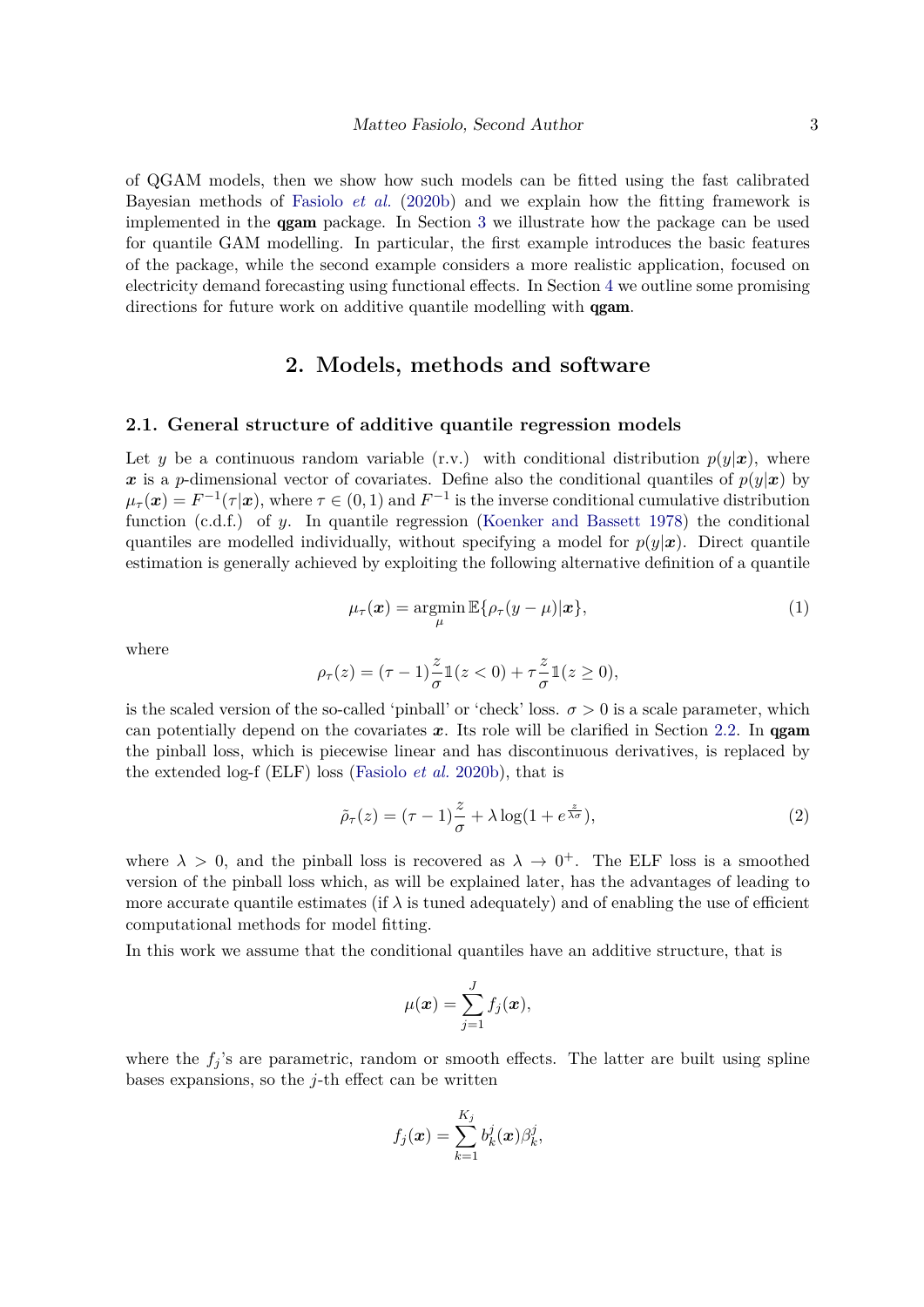where  $b_1^j$  $\beta_1^j, \ldots, \mathbf{b}_{K_j}^j$  are the spline basis function used to built the *j*-th effect and  $\beta_1^j$  $\beta_1^j, \ldots, \beta_k^j$  are the corresponding regression coefficients. The basis functions are known and fixed, while the regression coefficients must be estimated. Note that the quantile  $\mu$  depends both on  $\bm{x}$  and β, but in the following we will refer to it using  $\mu(x)$  or  $\mu(\beta)$ , depending on the context.

In a Bayesian framework, the complexity of the smooth and random effects is controlled using a prior distribution on the regression coefficients, which we indicate with  $p(\beta)$ . In this work we assume that the prior is an improper multivariate Gaussian distribution, centered at **0** and with positive semi-definite precision matrix  $S^{\gamma} = \sum_{l=1}^{m} \gamma_l S_l$ . Here the  $S_l$ 's are positive semidefinite matrices, scaled by the positive parameters  $\gamma = {\gamma_1, \ldots, \gamma_l}$ . We assume that the  $\mathbf{S}_j$ 's are given, while the vector  $\boldsymbol{\gamma}$  needs to be selected. The  $\mathbf{S}_j$ 's related to random effects are often simple diagonal matrices, while the  $S_j$ 's related to smooth effects have more complex structures, aimed at penalizing departures from (some definition of) smoothness. Hence, increasing  $\gamma$  leads to a prior where the random effects coefficients are more concentrated around zero and the smooth effects less wiggly. In the following we refer to  $\gamma$  as the vector of smoothing parameters, with the understanding that some of its elements could instead be controlling the prior precision of the random effects. In general, there needs not to be a one-to-one correspondence between the smoothing parameters and the effects because, for example, a smoothing parameter might be determining the prior precision of several effects or the complexity of a single effect might be controlled using multiple smoothing parameters. See [Wood](#page-23-9) [\(2017\)](#page-23-9) for a detailed account on smooth and random effects model structures, in an additive modelling context.

This section outlined the basic QGAM modelling framework, the next two will detail how such models can be estimated within a fast calibrated Bayesian framework.

#### <span id="page-3-0"></span>**2.2. Performing the Bayesian update under the ELF loss**

Let us indicate with  $p(y|\beta)$  the true conditional distribution of the response, where the dependency on  $x$  has been temporarily suppressed to simplify the notation, and indicate with  $p(\beta)$  the prior distribution, which is implicitly a function of the smoothing parameters  $\gamma$ . Assume for the moment that the latter have been fixed to some value, so that the prior is given. Recall that we are basing additive quantile regression on the ELF loss, rather than on a probabilistic model for  $p(y|\beta)$ . This is an impediment to performing Bayesian inference for QGAMs, as the lack of a likelihood function prevents us from applying Bayes' rule to update  $p(\beta)$  to the corresponding posterior,  $p(\beta|y)$ . We address the issue by adopting the belief updating (BU) framework of [Bissiri](#page-22-4) *et al.* [\(2016\)](#page-22-4), which allows to perform the Bayesian update using a general loss function, rather than a likelihood. In particular, as detailed in [Fasiolo](#page-22-1) *et al.* [\(2020b\)](#page-22-1), applying the BU framework to the ELF loss leads to the following update formula

$$
p(\boldsymbol{\beta}|y) \propto \tilde{p}_{\tau} \{ y - \mu(\boldsymbol{\beta}) \} p(\boldsymbol{\beta}), \tag{3}
$$

<span id="page-3-2"></span>where

<span id="page-3-1"></span>
$$
\tilde{p}_{\tau}(y-\mu) = \frac{e^{-\tilde{\rho}_{\tau}\{y-\mu\}}}{\int e^{-\tilde{\rho}_{\tau}\{y-\mu\}} dy} = \frac{e^{(1-\tau)\frac{y-\mu}{\sigma}}(1+e^{\frac{y-\mu}{\lambda\sigma}})^{-\lambda}}{\lambda\sigma \text{Beta}[\lambda(1-\tau),\lambda\tau]},
$$
\n(4)

is the probability density function (p.d.f.) of the ELF distribution, which is an extension of the log-f distribution of [Jones](#page-22-7) [\(2008\)](#page-22-7). Here  $\lambda$  determines the smoothness of the loss, while  $1/\sigma$ plays the role of a 'learning rate', determining the relative weights of the loss-based pseudolikelihood and the prior. In fact, letting  $\lambda \to 0^+$  leads to  $p(\beta|y) \propto \exp\{-\rho_\tau \{y-\mu\}/\sigma\} p(\beta)$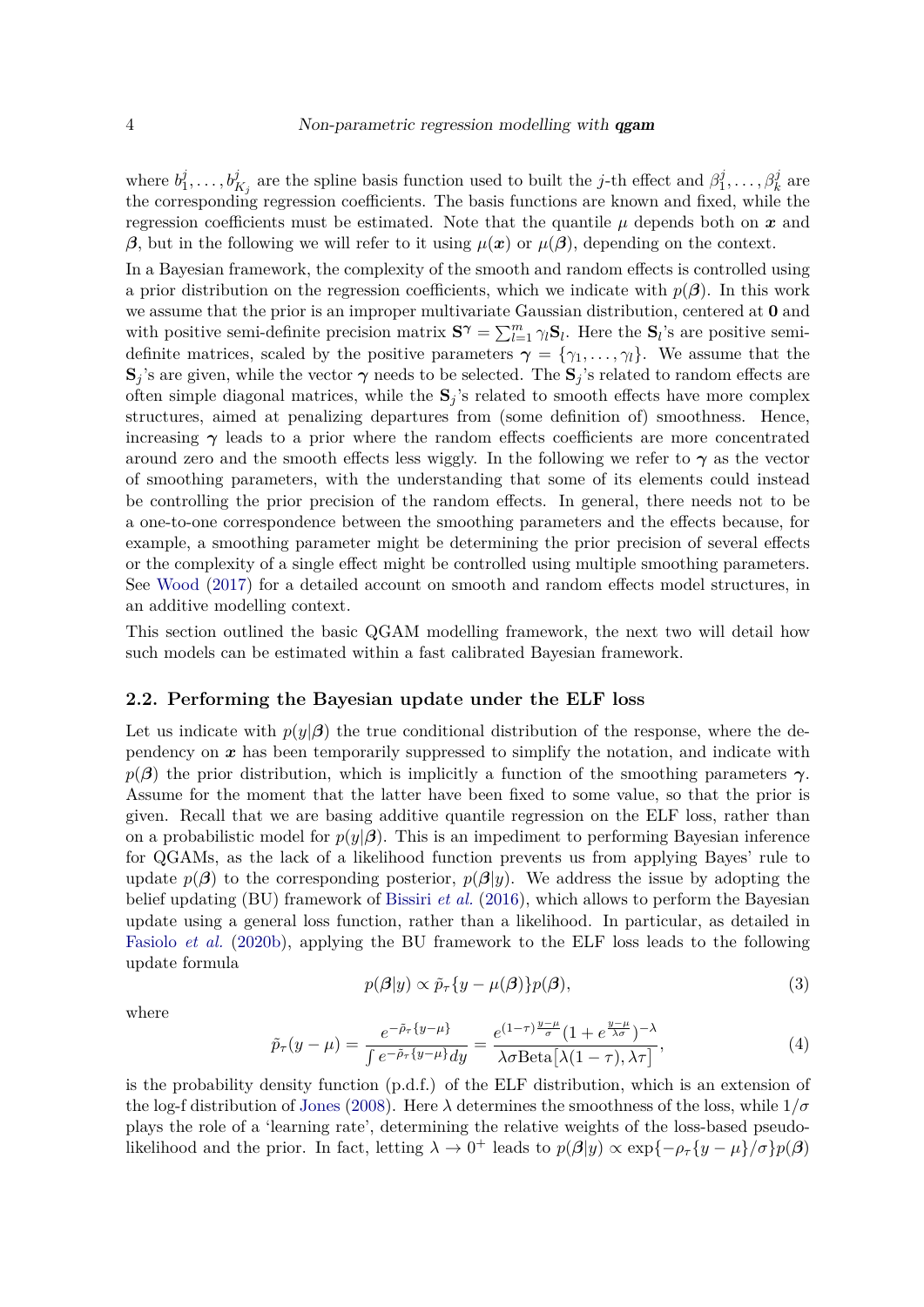and, as  $1/\sigma$  increases, the loss-based likelihood progressively dominates the prior, thus leading to faster learning and a higher risk of overfitting. Decreasing  $1/\sigma$  has the opposite effect. In contexts where the variance of *y* varies strongly with x, it can be advantageous to let  $\sigma$  depend on x via the decomposition  $\sigma(x) = \sigma_0 \tilde{\sigma}(x)$ , where  $\sigma_0$  is the baseline or average learning rate and  $\tilde{\sigma}(\mathbf{x})$  is its x-dependent component.

Having defined [\(3\)](#page-3-1) which, following [Syring and Martin](#page-23-10) [\(2015\)](#page-23-10), we refer to as the Gibbs posterior, the next section outlines how the fast calibrated Bayesian methods proposed by [Fasiolo](#page-22-1) *et al.* [\(2020b\)](#page-22-1), and implemented by **gam**, can be used to fit ELF-based QGAMs.

#### <span id="page-4-1"></span>**2.3. Fast calibrated Bayesian model fitting methods**

We fit quantile GAMs using three nested optimization routines, in particular:

- 1. in the outer iteration, the baseline learning rate  $1/\sigma_0$  is selected by minimizing a calibration loss function numerically;
- 2. for fixed  $\sigma_0$ , the loss smoothness  $\lambda$  and the x-dependent component of the learning-rate  $\tilde{\sigma}(\mathbf{x})$  are determined using closed-form expressions, while the smoothing parameters  $\gamma$ are selected by numerically optimizing an intermediate criterion;
- 3. for fixed  $\sigma(x) = \sigma_0 \tilde{\sigma}(x)$ ,  $\lambda$  and  $\gamma$ , the regression coefficients  $\beta$  are estimated by numerically optimizing an inner criterion.

Of course parameter  $\tau \in (0,1)$ , which indicates the quantile of interest, is kept fixed throughout. The fact that the three iterations are nested, not sequential, means that evaluating the outer objective function requires solving the intermediate optimization problem and, in turn, each step of the latter entails running the inner optimization to convergence. In the following we provide a methodological outline of the three iterations, going from the inner to the outer one, and in Section [2.4](#page-6-0) we describe how the whole procedure is implemented in qgam.

#### *Inner iteration: MAP estimation of the regression coefficients*

The inner iteration estimates the regression coefficients using efficient maximum a posteriori (MAP) methods, for fixed  $\gamma$ ,  $\sigma(x)$  and  $\lambda$ . In particular, let  $\mathbf{y} = \{y_1, \ldots, y_n\}$  be the vector of observed responses and note that the conditional quantile is modelled by  $\mu(\mathbf{x}_i) = \mathbf{x}_i^{\mathsf{T}} \boldsymbol{\beta}$ , where  $\mathbf{x}_i$  is the *i*-th row of the  $n \times d$  design matrix **X**, containing the spline basis functions evaluated at x*<sup>i</sup>* . It is easy to show that maximizing the logarithm of the ELF-based Gibbs posterior [\(3\)](#page-3-1) is equivalent to minimizing the criterion

<span id="page-4-0"></span>
$$
\tilde{V}_D\{\boldsymbol{\beta}, \boldsymbol{\gamma}, \sigma(\boldsymbol{x}), \lambda\} = \sum_{i=1}^n \text{Dev}_i \{\boldsymbol{\beta}, \sigma(\boldsymbol{x}_i), \lambda\} + \sum_{l=1}^m \gamma_j \boldsymbol{\beta}^\mathsf{T} \mathbf{S}_j \boldsymbol{\beta},
$$
\n(5)

where  $\text{Dev}_i \{ \beta, \sigma(x_i), \lambda \}$  is the *i*-th deviance component, based on the ELF density [\(4\)](#page-3-2). Cri-terion [\(5\)](#page-4-0) is smooth and can be minimized efficiently with respect to  $(w.r.t.)$   $\beta$  using a penalized iteratively re-weighted least squares (PIRLS) algorithm, as detailed in [Fasiolo](#page-22-1) *et al.* [\(2020b\)](#page-22-1).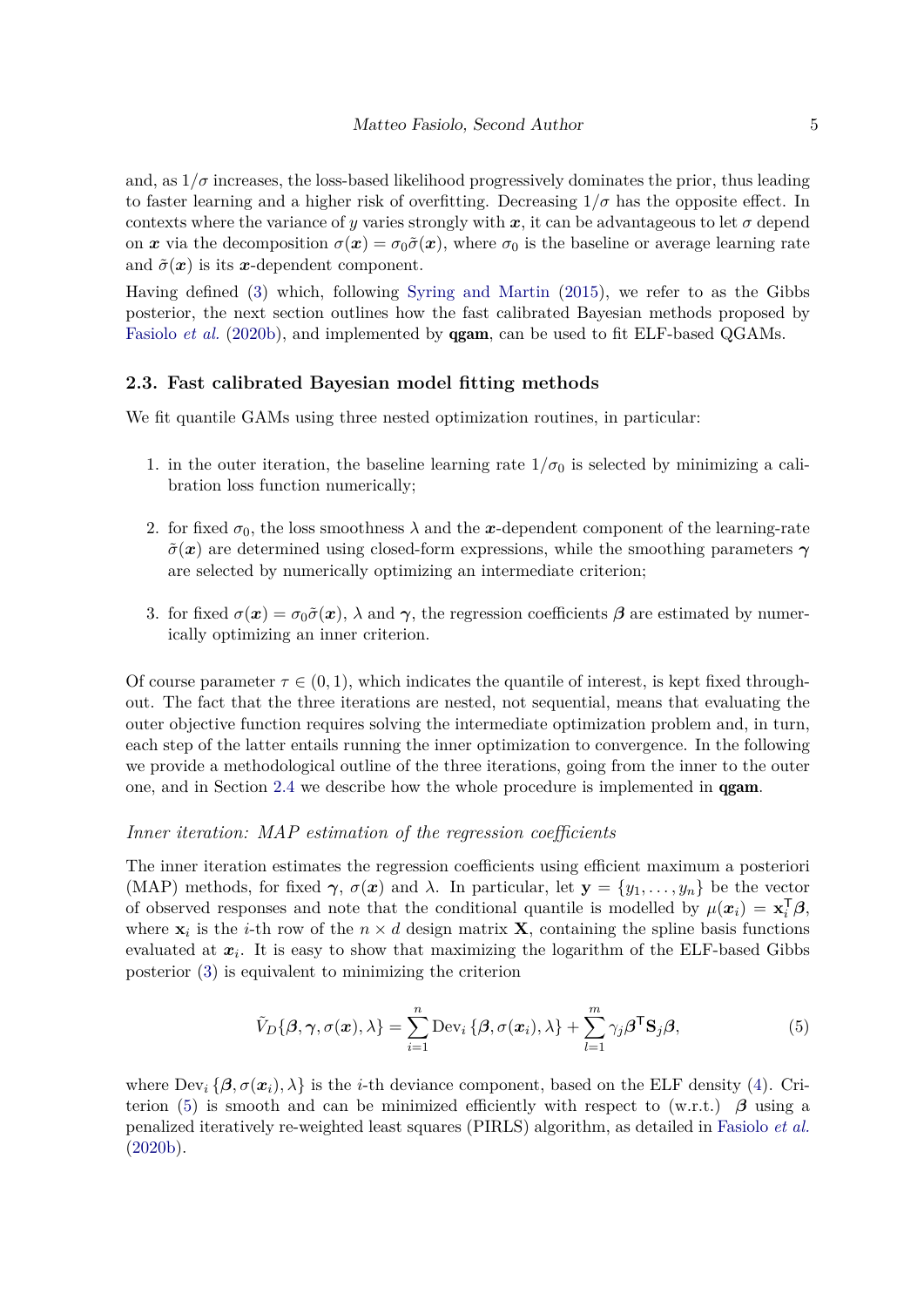*Intermediate iteration: selection of the smoothing parameters and ELF loss smoothness*

The intermediate iteration selects the smoothing parameters by maximizing a Laplace approximation to the ELF-based marginal likelihood. The latter is

<span id="page-5-1"></span><span id="page-5-0"></span>
$$
\log p\{\mathbf{y}|\boldsymbol{\gamma},\sigma(\boldsymbol{x}),\lambda\} = \int \tilde{p}_{\tau}(y_i - \mathbf{x}_i^{\mathsf{T}}\boldsymbol{\beta})p(\boldsymbol{\beta}|\boldsymbol{\gamma})d\boldsymbol{\beta},\tag{6}
$$

where we have made explicit the dependence of the prior on the smoothing parameters. Applying a Laplace approximation to the intractable integral [\(6\)](#page-5-0) leads to the following Laplace approximate marginal likelihood (LAML) criterion

$$
G\{\boldsymbol{\gamma}, \sigma(\boldsymbol{x}), \lambda\} = -\frac{1}{2}\tilde{V}_D\{\hat{\boldsymbol{\beta}}, \boldsymbol{\gamma}, \sigma(\boldsymbol{x}), \lambda\} + \tilde{\mathbb{I}}\{\sigma(\boldsymbol{x}), \lambda\}
$$

$$
-\frac{1}{2}\Big[\log|\mathbf{X}^{\mathsf{T}}\mathbf{W}\mathbf{X} + \mathbf{S}^{\boldsymbol{\gamma}}| - \log|\mathbf{S}^{\boldsymbol{\gamma}}|_{+}\Big] + \frac{M_p}{2}\log(2\pi),\tag{7}
$$

where  $\hat{\beta}$  is the minimizer of [\(5\)](#page-4-0), estimated using the inner iteration,  $\tilde{\Pi}\{\sigma(x),\lambda\}$  is the saturated log-likelihood corresponding to the ELF density  $(4)$ ,  $M_p$  is the dimension of the null-space of  $S^{\gamma}$  and  $|S^{\gamma}|_{+}$  is the product of its non-zero eigenvalues. [Fasiolo](#page-22-1) *et al.* [\(2020b\)](#page-22-1) focus on a marginal loss criterion, which is equal to the negative of [\(6\)](#page-5-0) up to a normalization constant, to stress that  $\sigma_0$  should not be selected by jointly maximizing [\(7\)](#page-5-1) w.r.t.  $\gamma$  and  $\sigma_0$ . This would be appropriate if  $\sigma_0$  were the scale parameter of a standard GAMs, but that the outer calibration procedure for  $\sigma_0$  should be used instead. Here we prefer to adopt a likelihood-based terminology to emphasize that [\(7\)](#page-5-1) can be maximized w.r.t.  $\gamma$  using the numerically stable methods of [Wood](#page-24-2) *et al.* [\(2016\)](#page-24-2), which are aimed at standard probabilistic GAMs.

Before describing the outer iteration, we need to specify how  $\tilde{\sigma}(x)$  and  $\lambda$ , which are held constant throughout the intermediate and inner iterations, are determined for fixed  $\sigma_0$ . Recall that  $\sigma(x) = \sigma_0 \tilde{\sigma}(x)$  and define the scaled loss bandwidth  $h(x) = \sigma(x)\lambda$ . Assume that the responses follow the location-scale model  $y_i | x_i \sim \alpha(x_i) + \kappa(x_i) z_i$ , where the  $z_i$ 's are i.i.d with  $E(z|\mathbf{x}) = 0$  and var $(z|\mathbf{x}) = 1$ . [Fasiolo](#page-22-1) *et al.* [\(2020b\)](#page-22-1) shows that, under the above locationscale model and further assumptions specified therein, the asymptotic MSE of the regression coefficients is minimized by

<span id="page-5-2"></span>
$$
\tilde{h}^*(\boldsymbol{x}) = \left[\frac{d}{n} \frac{9f_z\{F_z^{-1}(\tau)\}}{\pi^4 f'_z\{F_z^{-1}(\tau)\}^2}\right]^{\frac{1}{3}} \kappa(\boldsymbol{x}),\tag{8}
$$

where  $f_z$ ,  $f'_z$  and  $F_z$  are the p.d.f. of *z*, its first derivative and its c.d.f.,  $F_z^{-1}(\tau)$  is the  $\tau$ -th quantile of *z* and *d* the dimension of  $\beta$ . Having determined  $\tilde{h}^*(x)$ , we impose  $n^{-1} \sum_i \tilde{\sigma}(x_i) = 1$ so that  $\lambda = n^{-1} \sum_i \tilde{h}^*(x_i) / \sigma_0$ . The idea is to use  $\tilde{\sigma}(x)$  to modulate the baseline scaled loss smoothness,  $\lambda \sigma_0$ , and learning rate,  $1/\sigma_0$ , to make them respectively directly and inversely proportional to the conditional variance of *y*. Hence, for fixed  $\sigma_0$ , we obtain  $\tilde{\sigma}(\mathbf{x})$  and  $\lambda$  using the formulas just mentioned. This, of course, requires estimates of  $\alpha(x)$  and  $\kappa(x)$  in the location-scale model, as well as of  $f_z$  and  $F_z$ . Such estimates need to be obtained only once, before initiating the nested QGAM fitting procedure described here, hence we will discuss the specific approach we follow in Section [2.4,](#page-6-0) where we also describe its software implementation.

#### *Outer iteration: selection of the learning rate by calibrated Bayes*

Recall that  $1/\sigma_0$  is the baseline learning rate, which determines the relative weight of the loss and the prior in the Gibbs posterior [\(3\)](#page-3-1). Increasing  $1/\sigma_0$  leads to faster learning, that is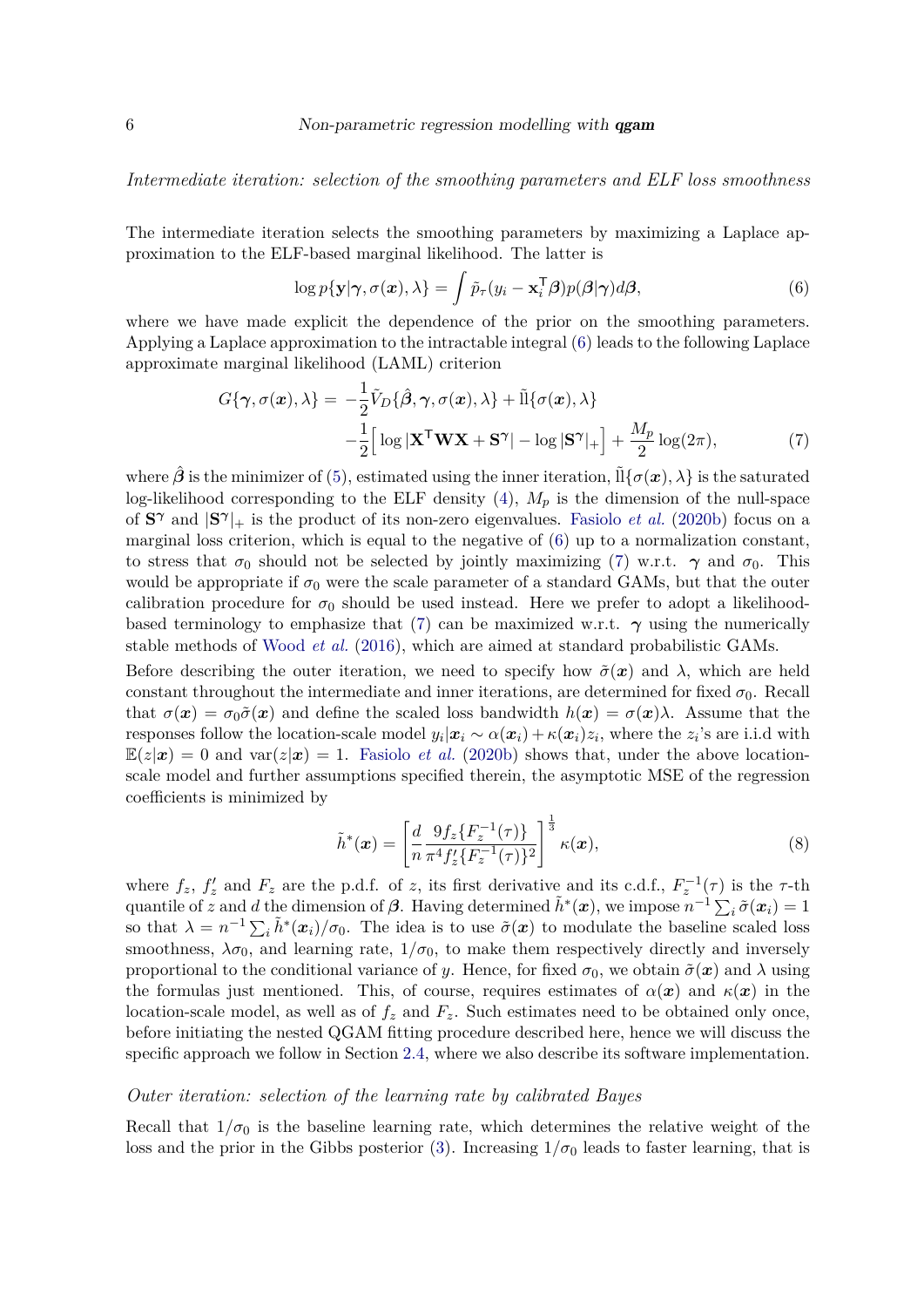wigglier fitted quantile curves and narrower posterior credible intervals. [Fasiolo](#page-22-1) *et al.* [\(2020b\)](#page-22-1) selects  $\sigma_0$  using a calibration procedure aimed at guaranteeing that the credible intervals for  $\mu(x)$  approximately achieve the correct frequentist coverage. This is achieved by minimizing

<span id="page-6-1"></span>
$$
\hat{\text{IKL}}(\sigma_0) = n^{-1} \sum_{i=1}^n \left[ \frac{\hat{v}_s(\boldsymbol{x}_i)}{v(\boldsymbol{x}_i)} + \log \frac{v(\boldsymbol{x}_i)}{\hat{v}_s(\boldsymbol{x}_i)} \right]^{\zeta},\tag{9}
$$

which is an estimate of the integrated Kullback-Leibler (IKL) divergence

$$
IKL(\sigma_0) = \int KL[N{\mu(\boldsymbol{x}), v_s(\boldsymbol{x})}, N{\mu(\boldsymbol{x}), v(\boldsymbol{x})}]^{\zeta} p(\boldsymbol{x}) d\boldsymbol{x} \propto \int \left\{ \frac{v_s(\boldsymbol{x})}{v(\boldsymbol{x})} + \log \frac{v(\boldsymbol{x})}{v_s(\boldsymbol{x})} \right\}^{\zeta} p(\boldsymbol{x}) d\boldsymbol{x}.
$$

Here  $KL(\cdot, \cdot)$  and  $N(\cdot, \cdot)$  indicate respectively the KL divergence and the univariate Gaussian distribution,  $\zeta$  is a positive parameter which we fix to  $1/2$ ,  $v(x) = \mathbf{x}^T \mathbf{V} \mathbf{x}$  and  $v_s(x) = \mathbf{x}^T \mathbf{V}_s \mathbf{x}$ are the posterior variance of  $\mu(x)$  under two alternative posterior covariance matrices for  $\beta$ . In particular  $\mathbf{V} = (\mathcal{I} + \mathbf{S}^{\gamma})^{-1}$  and  $\mathbf{V}_s = (\mathcal{I}\mathbf{\Sigma}_{\nabla}^{-1}\mathcal{I} + \mathbf{S}^{\gamma})^{-1}$ , where  $\mathcal{I}$  is the negative Hessian of the ELF-based log-likelihood and  $\Sigma_{\nabla} = \text{cov}[\nabla_{\beta} \tilde{\rho} \{y - \mu(\beta)\}|_{\beta = \beta}]$  is the covariance matrix of the gradient of the ELF loss, under the data generating process.  $\hat{v}_s(x_i)$  is an estimate of  $v_s(\mathbf{x}_i)$ , based on the regularized estimator of  $\mathbf{V}_s$  described in [Fasiolo](#page-22-1) *et al.* [\(2020b\)](#page-22-1) (who use a different notation and indicate  $v_s(x_i)$  and  $\mathbf{V}_s$  by  $\tilde{v}(x_i)$  and  $\tilde{\mathbf{V}}$ , respectively). The IKL objective function is generally smooth and convex, hence we minimize it efficiently using Brent's method [\(Brent](#page-22-8) [2013\)](#page-22-8).

[Fasiolo](#page-22-1) *et al.* [\(2020b\)](#page-22-1) propose also an alternative calibration procedure, based on another version of the IKL loss where  $\hat{v}_s(x)$  is substituted by the sample pointwise variance of the estimated quantile  $\hat{\mu}(\boldsymbol{x})$ , estimated by bootstrapping. Such a procedure requires re-fitting the model to several bootstrap samples, hence it is computationally more expensive than minimization of the IKL loss defined above, but it can lead to better coverage in small samples. We refer to [Fasiolo](#page-22-1) *et al.* [\(2020b\)](#page-22-1) for explanations regarding how minimizing either version of the IKL loss w.r.t.  $\sigma_0$  leads to better frequentist coverage of the posterior credible intervals, relative to joint maximization of LAML [\(7\)](#page-5-1) w.r.t.  $\sigma_0$  and  $\gamma$ .

This section outlined the Bayesian QGAM fitting framework of [Fasiolo](#page-22-1) *et al.* [\(2020b\)](#page-22-1) from a methodological point of view. The next section explains how the fitting framework just described is implemented in the qgam package.

#### <span id="page-6-0"></span>**2.4. Software implementation of the fitting framework**

The **qgam** package is an extension of **mgcv** providing additional tools for handling QGAMs. Here we focus mainly on how the package implements the fitting framework of [Fasiolo](#page-22-1) *et al.* [\(2020b\)](#page-22-1), while in Section [3](#page-8-0) we provide usage examples.

Table [1](#page-7-0) lists the main functions provided by **gam**. The most commonly used one is itself called qgam and has the following arguments

```
qgam(form, data, qu, lsig = NULL, err = NULL,
 multicore = lis.null(cluster), cluster = NULL, ncores = detectCores() - 1,
 paropts = list(), control = list(), argGam = NULL)
```
Arguments form and data have the same meaning as in mgcv::gam (henceforth just gam), qu is the quantile of interest  $\tau$ , lsig is  $\log \sigma_0$  and err is a positive parameter allowing to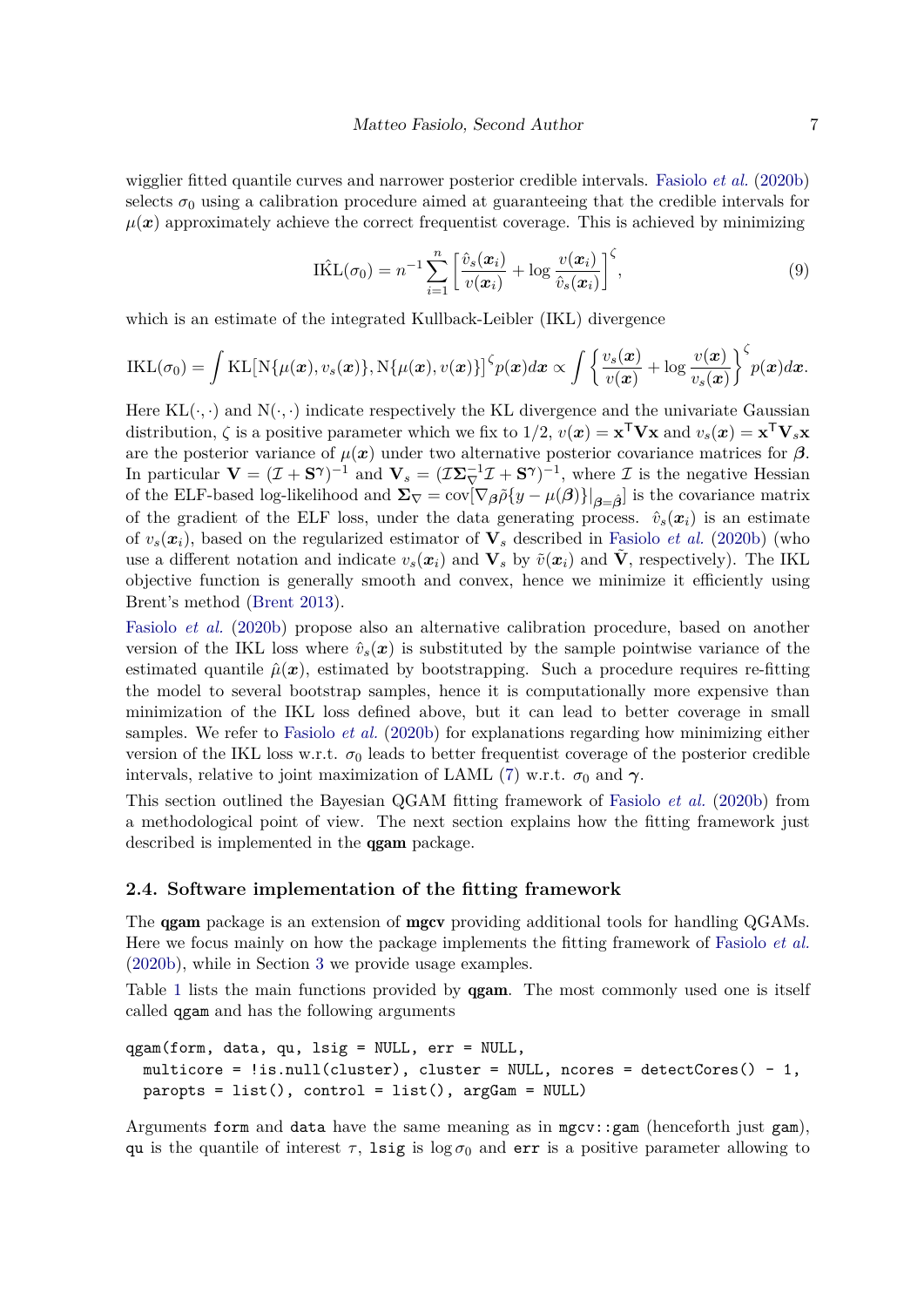| Function name | Description                                                                       |
|---------------|-----------------------------------------------------------------------------------|
| qgam          | Fits a QGAM model for a single quantile $\tau$ . It is analogous to the gam       |
|               | function in <b>mgcv</b> , hence any smooth effect type available in gam is also   |
|               | available in qgam.                                                                |
| mqgam         | Fits the same QGAM model to a vector of k quantiles $\tau_1, \ldots, \tau_k$ more |
|               | efficiently than by calling <b>qgam</b> repeatedly.                               |
| tuneLearnFast | Selects the learning rate by minimizing (9) using Brent's method.                 |
| tuneLearn     | Evaluates (9) on a grid of values of $\sigma_0$ .                                 |
| check         | Given a model fitted using <b>qgam</b> , produces some diagnostics plots.         |
| qdo           | Is a wrapper for using standard generics (e.g., summary) on the output            |
|               | of magam. Needed because magam does not output an object of class gam.            |

<span id="page-7-0"></span>Table 1: Main functions provided by **gam**.

set the ELF loss smoothness manually. By default qgam determines the loss smoothness automatically, using the methods described in Section [2.3,](#page-4-1) hence most users will not need to use argument err. However, Appendix [A](#page-25-0) provides some guidelines for users who decide to select the loss smoothness manually. In qgam version 1.3.2, arguments multicore, cluster, ncores and paropts are relevant only when the learning rate is calibrated by bootstrapping, and can be used to perform bootstrap re-fitting in parallel. control is a list of control parameters useful, for instance, to choose the type of calibration used and to suppress the text output printed by qgam, while argGam is a list of arguments to be passed to gam.

To describe how qgam implements the fitting framework of [Fasiolo](#page-22-1) *et al.* [\(2020b\)](#page-22-1), assume that we want to fit a QGAM for quantile  $\tau = 0.5$ , with model formula myForm = list(y ~ s(x1) +  $s(x2)$ ,  $\sim$   $s(x3)$ ) and using data from a data.frame called myDat. Here  $y \sim s(x1)$  + s(x2) is the model used for the median, that is  $\mu_{\tau}(x) = f_1(x_1) + f_2(x_2)$ , where  $f_1$  and  $f_2$ are two smooth effects constructed, by default, using ten thin plate splines basis function. The second element of the formula,  $\sim s(x3)$ , is the model used for the variance  $\kappa(x)$  in the preliminary location-scale GAM model fit. The first thing to point out is that, if  $\sigma_0$  and the bandwidth  $h(x)$  were known, QGAM models could be fitted using gam directly. In fact, we could fit a median quantile model using

```
gam(myForm[[1]], data = myDat,
 family = elf(theta = 1, qu = 0.5, co = rep(1, nrow(myData))))
```
where  $qgam$ ::elf is a family providing the ELF log-likelihood function and its derivatives. Its argument theta and co correspond respectively to  $\log \sigma_0$  and  $h(x)$ , which have been arbitrarily fixed to 1 here. Hence, given  $\sigma_0$  and  $h(x)$ , the intermediate and inner iterations for selecting  $\gamma$  and estimating  $\beta$  take place inside gam. But these parameters are generally unknown, so qgam determines  $\sigma_0$  using the outer iteration and  $h(x)$  via the preliminary location-scale GAM fit. In particular, upon calling

```
qgam(myForm, data = myDot, qu = 0.5)
```
the qgam function executes the following pseudo-code:

1. estimate  $\alpha(x)$  and  $\kappa(x)$  by fitting a Gaussian location-scale GAM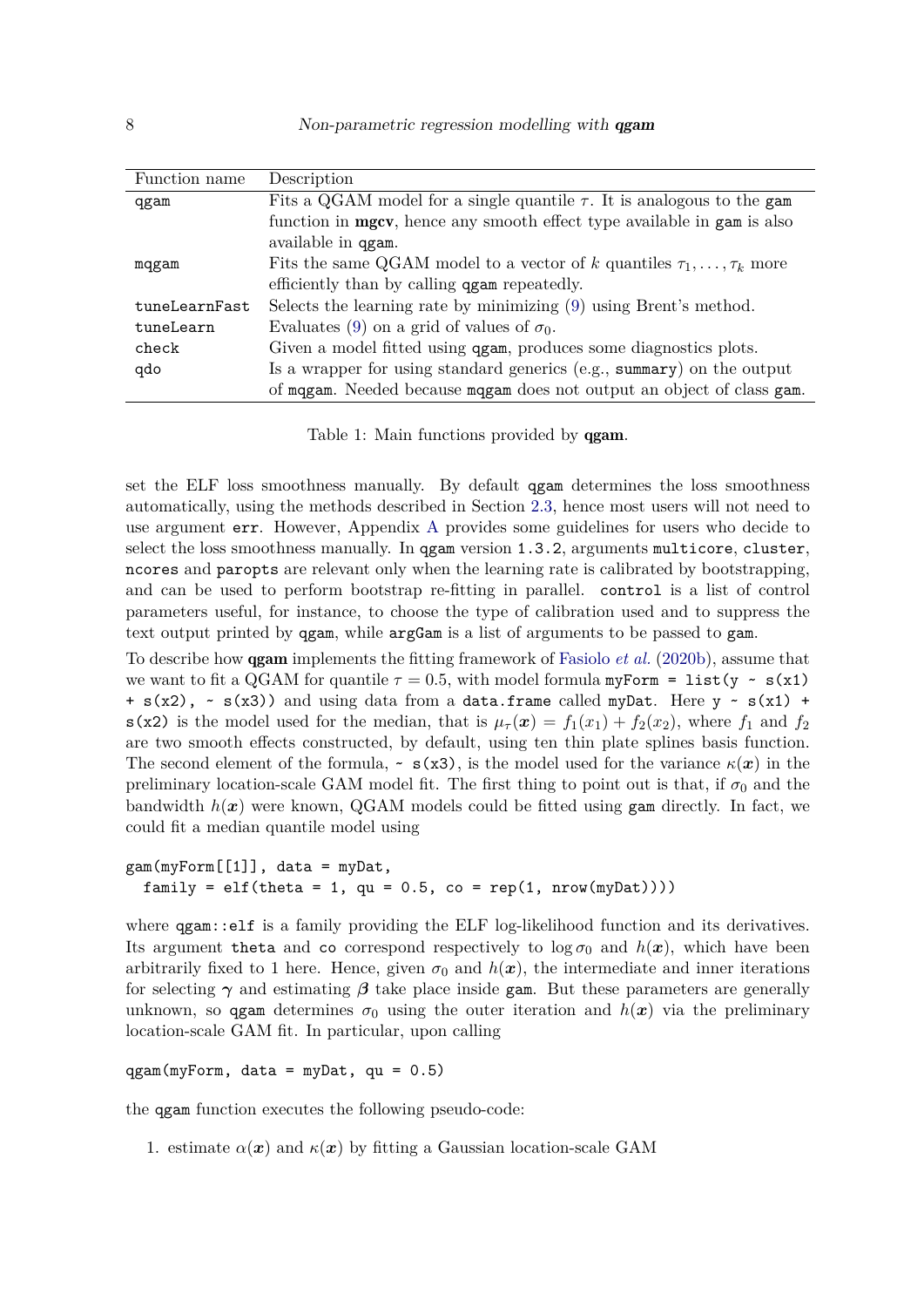gam(myForm, data = myDat, family = gaulss)

where mgcv::gaulss is a Gaussian location-scale family.

- 2. numerically fit the sinh-arch density of [Jones and Pewsey](#page-22-9) [\(2009\)](#page-22-9) to the standardized Gaussian GAM residuals, to provide estimates of  $f_z$ ,  $f'_z$  and  $F_z^{-1}(\tau)$ .
- 3. estimate  $\tilde{h}^*(x)$  by plugging the estimates obtained in previous two steps into [\(8\)](#page-5-2), where *d* is set to the number of effective degrees of freedom used to model  $\alpha(x)$  in step 1.
- 4. call the tuneLearnFast function, which minimizes the IKL loss w.r.t.  $\log \sigma_0$  using an outer Brent algorithm. For each trial value of  $\log \sigma_0$ :
	- (a) call gam with arguments formula =  $myForm[[1]]$  and family = elf, the latter having parameter theta fixed to the current value of log  $\sigma_0$  and  ${\tt co}$  fixed to  $\tilde{h}^*({\bm x})$ . ELF parameters  $\lambda$  and  $\sigma(x)$  are obtained within elf by  $\lambda = n^{-1} \sum_i \tilde{h}^*(x_i) / \sigma_0$ and then  $\sigma(x_i) = \tilde{h}^*(x_i)/\lambda$ . The gam call performs the intermediate iteration for selecting  $\gamma$  and the inner iteration for estimating  $\beta$ .
	- (b) Estimate the IKL loss using [\(9\)](#page-6-1), where  $v(x)$  is easily obtained from the gam output, while  $v_s(x)$  is estimated using the regularized estimator of [Fasiolo](#page-22-1) *et al.* [\(2020b\)](#page-22-1).

Upon convergence, return the value of  $\log \sigma_0$  minimizing the IKL loss.

- 5. Call gam as in step  $4(a)$ , with elf parameter theta fixed to the value of  $\log \sigma_0$  returned by  $\tt{tuneLearnFast}$ , and  $\verb|co set|$  to  $\tilde{h}^*(\boldsymbol{x})$ .
- 6. Return the output of the last gam call, with the output of tuneLearnFast call stored in its \$calibr slot.

Note that a variety of different density estimators could be used in step 2 above. We use the sinh-arch distribution because it provides a good balance between flexibility and stability. However, future versions of qgam might allow user to provide their own density estimator. Similar considerations hold for the Gaussian GAM used in step 1. The tuneLearnFast function of step 4 has exactly the same arguments as qgam, and it returns a list containing diagnostic information regarding the outer iteration and the value of  $\sigma_0$  which minimizes the IKL loss. The output of qgam is an object of class c("qgam", "gam", "glm", "lm"), which can be manipulated using any of the S3 methods available for objects of class "gam". Version 1.3.2 of the qgam package does not provide any S4 method or class.

## **3. Examples**

## <span id="page-8-0"></span>**3.1. A basic example: the motorcycle data set**

Here we consider the classic motorcycle accident data set of [Silverman](#page-23-11) [\(1985\)](#page-23-11), available in the MASS package [\(Ripley](#page-23-12) *et al.* [2013\)](#page-23-12). We start by loading the data and fitting a QGAM for quantile  $\tau = 0.9$  as follows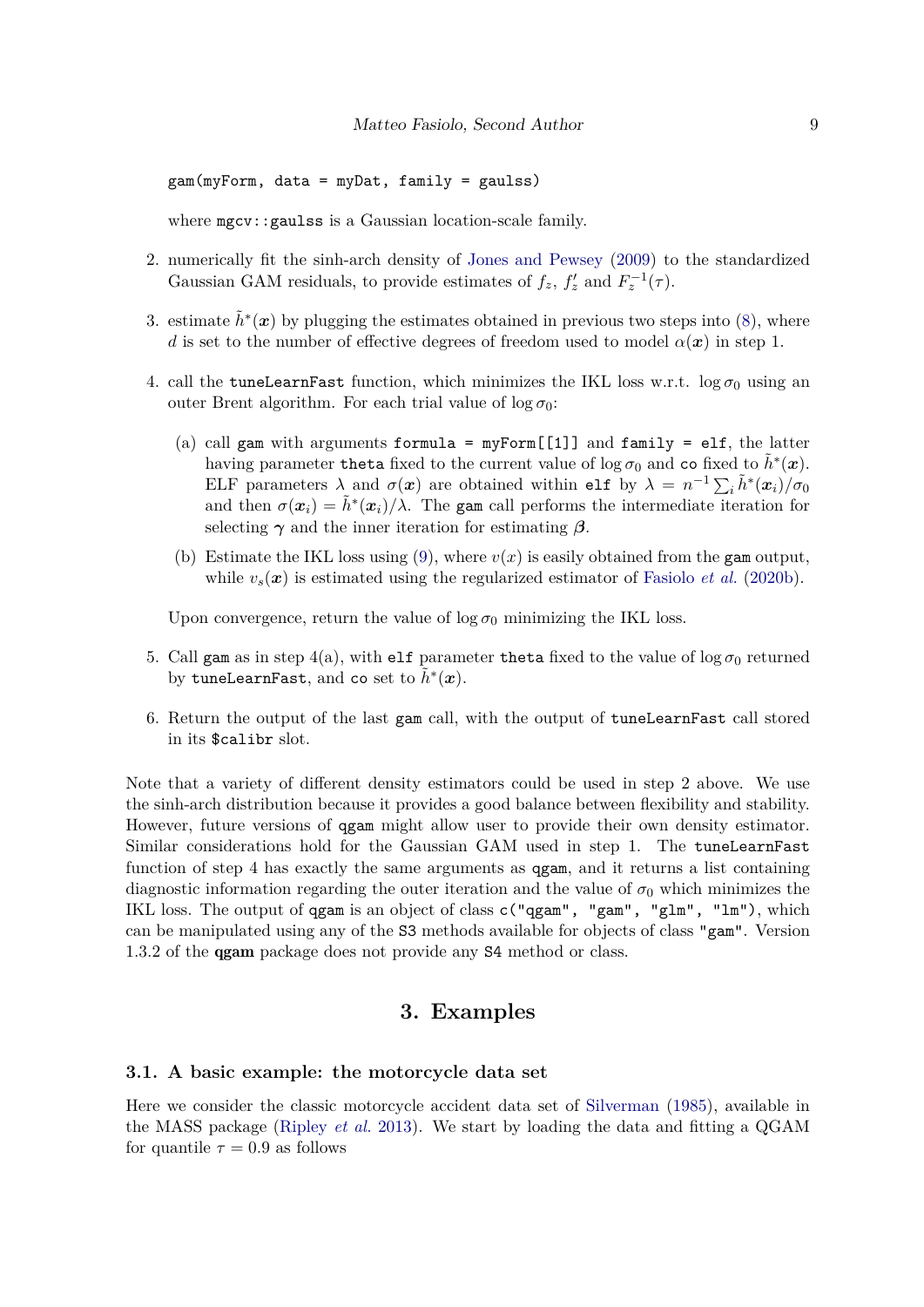

<span id="page-9-0"></span>Figure 1: Fitted smooth effect of time on quantile 0.9 of the mcycle data set, with 95% credible intervals obtained using a Gaussian approximation to the posterior.

```
R> library("MASS")
R> library("qgam")
R> fitCycle1 <- qgam(list(from = accel ~ s(times, k = 20, bs = "ad"),~s(times)), data = mcycle, qu = 0.9)
```
We are using the model  $\mu_{\tau}$  (time) =  $f$  (time), where  $f(\cdot)$  is an adaptive smooth effect built using 20 P-splines basis functions [\(Eilers and Marx](#page-22-10) [1996\)](#page-22-10). We use an adaptive smooth because, as shown in Figure [1,](#page-9-0) the shape of the conditional quantile varies sharply between roughly 10 and 40 milliseconds, but it is otherwise quite flat. Recall that the second part of the formula,  $\sim$  s(times), is not used to model the quantile, but the variance  $\kappa(x)$  of the response within the location-scale GAM model.

Given that fitCycle1 inherits from class "gam", generic function calls such as

R> predict(fitCycle1)[1:5]

1 2 3 4 5 0.460372275 0.421737850 0.271621363 0.146774904 0.005606131

dispatch to the relevant method (here predict.gam). Similarly, the fitted effects in the quantile model can be plotted using

R> plot(fitCycle1)

which dispatches to plot.gam, and produces the plot shown in Figure [1.](#page-9-0) To save memory, no component of the Gaussian location-scale fit is stored in the output of qgam, but the selected values of the parameters  $\log \sigma_0$  and  $h(x)$  can be extracted by

R> fitCycle1\$family\$getTheta()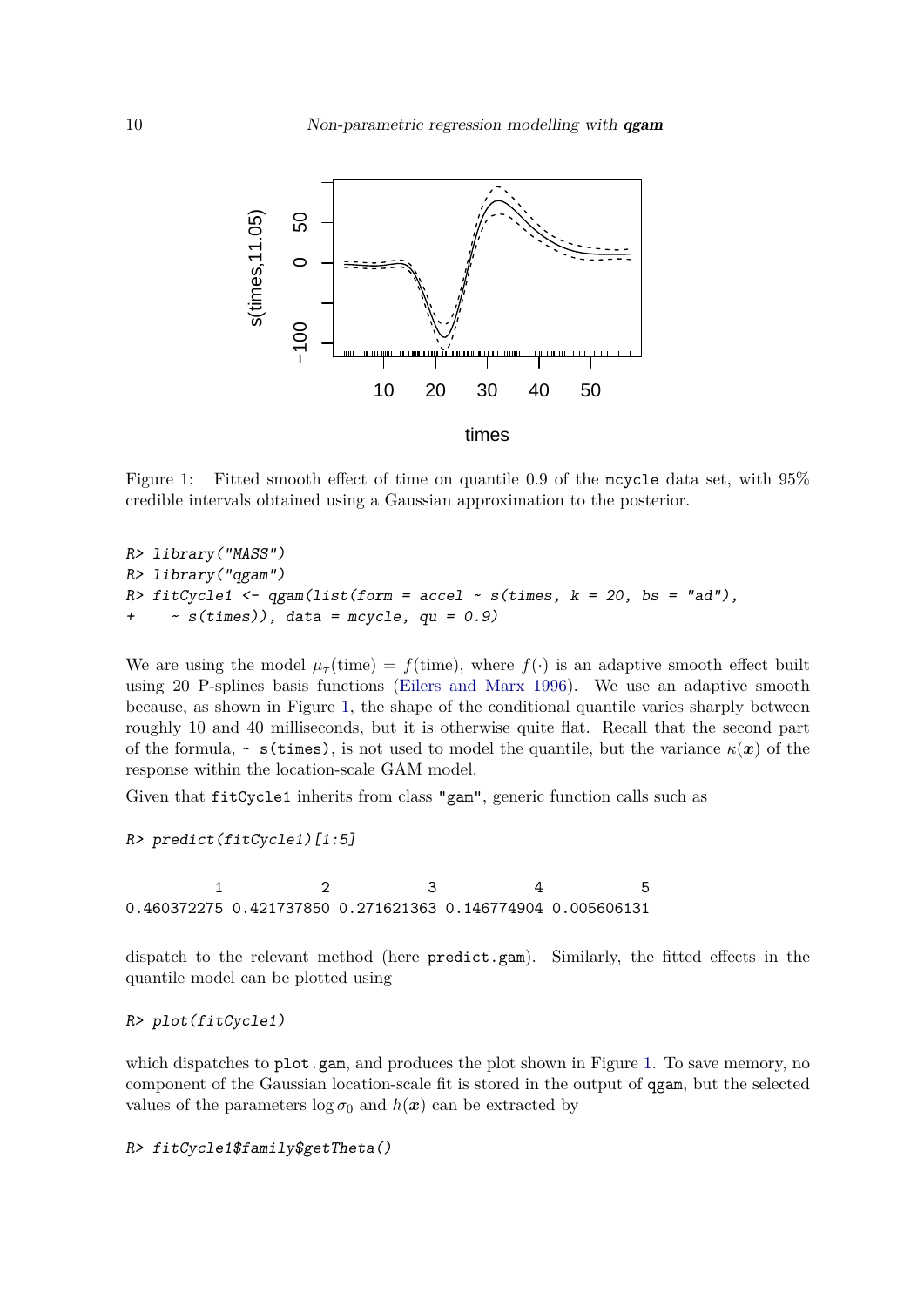0.9 1.237221

```
R> fitCycle1$family$getCo()[1:5]
```
[1] 0.2791352 0.2728345 0.2549963 0.2442300 0.2346063

 $R > qdo(fitCycleM, qu = 0.25, fun = summary)$ 

Above we fitted a single quantile, but multiple quantiles can be estimated at once using the following function call

```
R> fitCycleM <- mqgam(list(form = accel \sim s(times, k = 20, bs = "ad"),
     ~5 (times)), data = mcycle, qu = c(0.1, 0.25, 0.5, 0.75, 0.9))
```
where the magam function fits a QGAM to each of the five quantiles. The main advantage of using mqgam, rather than several calls to qgam, is that it saves memory by storing a single version of potentially large objects, such as the model matrix, for all the fitted QGAMs. The five fitted QGAM models can be found in the list fitCycleM\$fit, but calling functions such as plot(fitCycleM\$fit[[1]]) would trigger an error because some object elements are missing. The output of mqgam should instead be manipulated using the qdo function, for example

```
Family: elf
Link function: identity
Formula:
\text{accel} \sim \text{s}(\text{times}, k = 20, \text{bs} = \text{"ad"})Parametric coefficients:
            Estimate Std. Error z value Pr(>|z|)
(Intercept) -42.739 2.016 -21.2 <2e-16 ***
---
Signif. codes: 0 '***' 0.001 '**' 0.01 '*' 0.05 '.' 0.1 ' ' 1
Approximate significance of smooth terms:
           edf Ref.df Chi.sq p-value
s(times) 10.55 11.83 837.3 <2e-16 ***
---
Signif. codes: 0 '***' 0.001 '**' 0.01 '*' 0.05 '.' 0.1 ' ' 1
R-sq.(adj) = 0.735 Deviance explained = 89.2%
-REML = 570.51 Scale est. = 1 n = 133
```
shows the output of summary.gam for the QGAM fitted to quantile  $\tau = 0.25$ . Similarly, the fitted effect for  $\tau = 0.1$  can be plotted by  $\text{qdo}(\text{fitCycleM}, \text{ qu} = 0.1, \text{ fun} = \text{plot})$ .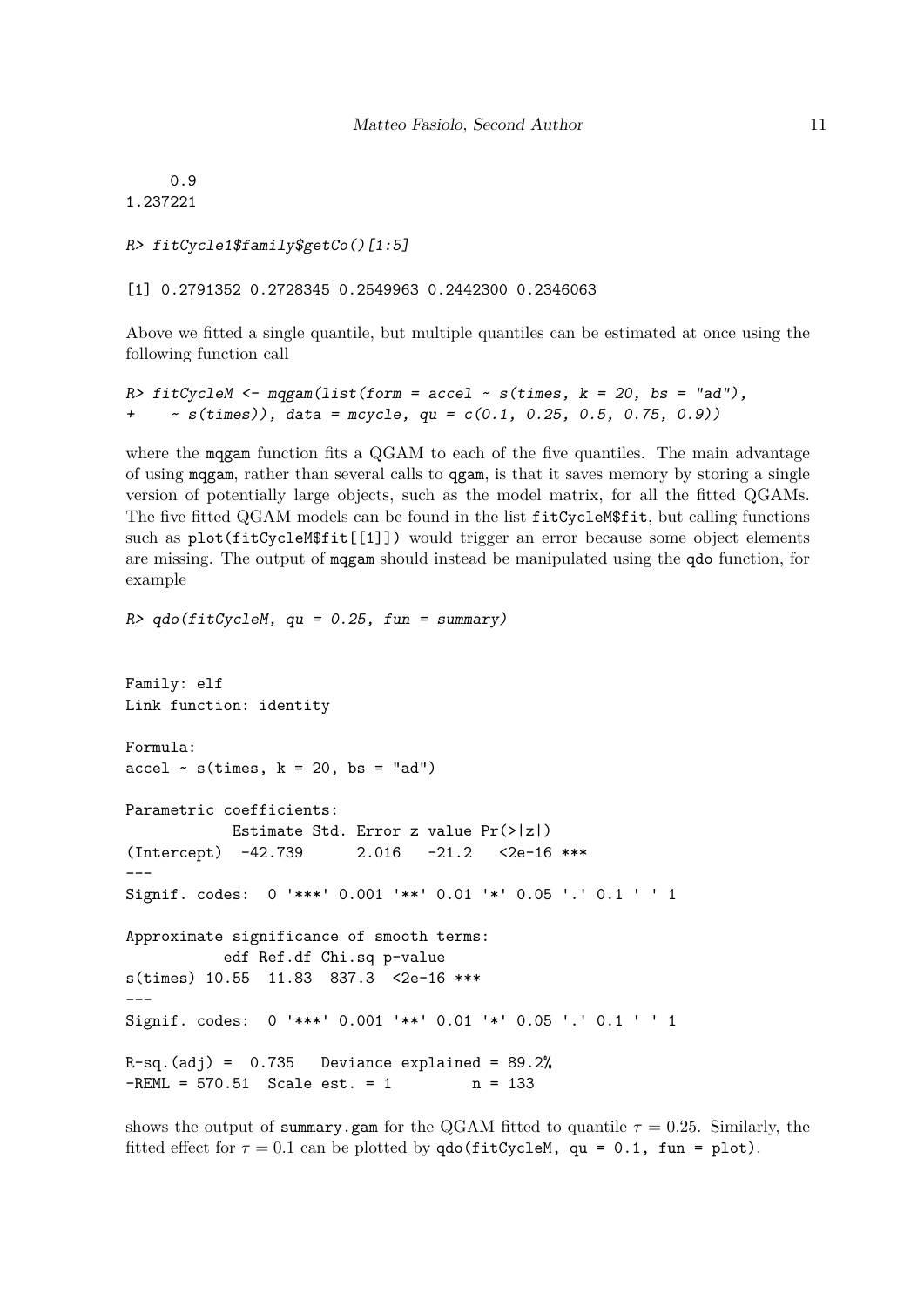

<span id="page-11-0"></span>Figure 2: Plot showing the fitted additive effects of time on all five quantiles, obtained using the mgcViz package.

More convenient methods for plotting multiple QGAMs jointly are provided by the mgcViz package [Fasiolo](#page-22-11) *et al.* [\(2019a\)](#page-22-11). In the following we will only use the mgcViz tools that are specific to quantile GAMs, and we refer to [Fasiolo](#page-22-12) *et al.* [\(2019b\)](#page-22-12) and to the relevant package documentation for more details. To exploit the visualizations offered by **mgcViz**, it is necessary to transform the output of mqgam as follows

```
R> library("mgcViz")
R> fitCycleM <- getViz(fitCycleM)
```
which produces an object of class  $c("mqgamViz", "mgamViz").$  This is simply a list of objects of class "gamViz", which inherits from the "qgam" class. Given that the elements of fitCycleM are full objects, without any missing slot, they can be manipulated directly rather than via qdo. For example, we can use plot(fitCycleM[[1]]) to plot the fitted effect for quantile  $\tau = 0.1$ . Of course, transforming  $\text{fitCycleM}$  using getViz has some memory cost, because fitCycleM now stores a copy of the model matrix for each quantile.

Having transformed fitCycleM, the effect of time on all quantiles can now be visualized jointly by

#### R> plot(fitCycleM)

which produces the plot shown in Figure [2,](#page-11-0) by dispatching to  $mgcViz:plot.mgamViz.$  The latter produces an object of class c("plotGam", "gg"), which is a wrapper around one or several objects of class ggplot, defined in the ggplot2 package [\(Wickham](#page-23-13) *et al.* [2019\)](#page-23-13). Note that Figure [2](#page-11-0) shows the fitted effects for each  $\tau$  which, in this case, are equal to the fitted quantiles up to some vertical shifts (the intercepts). The effects cross each other because they are all centered (see [Wood](#page-23-9) [\(2017\)](#page-23-9) for details on identifiability constraints in GAMs), hence this does not imply that the corresponding quantile estimates (which are not centered) cross within the range of the data, time  $\in (0, 60)$ . In fact, if we plot the estimated quantiles using

```
R> xseq \le with(mcycle, seq(min(times), max(times), length.out = 100))
R> preds <- sapply(fitCycleM, predict, newdata = data.frame(times = xseq))
```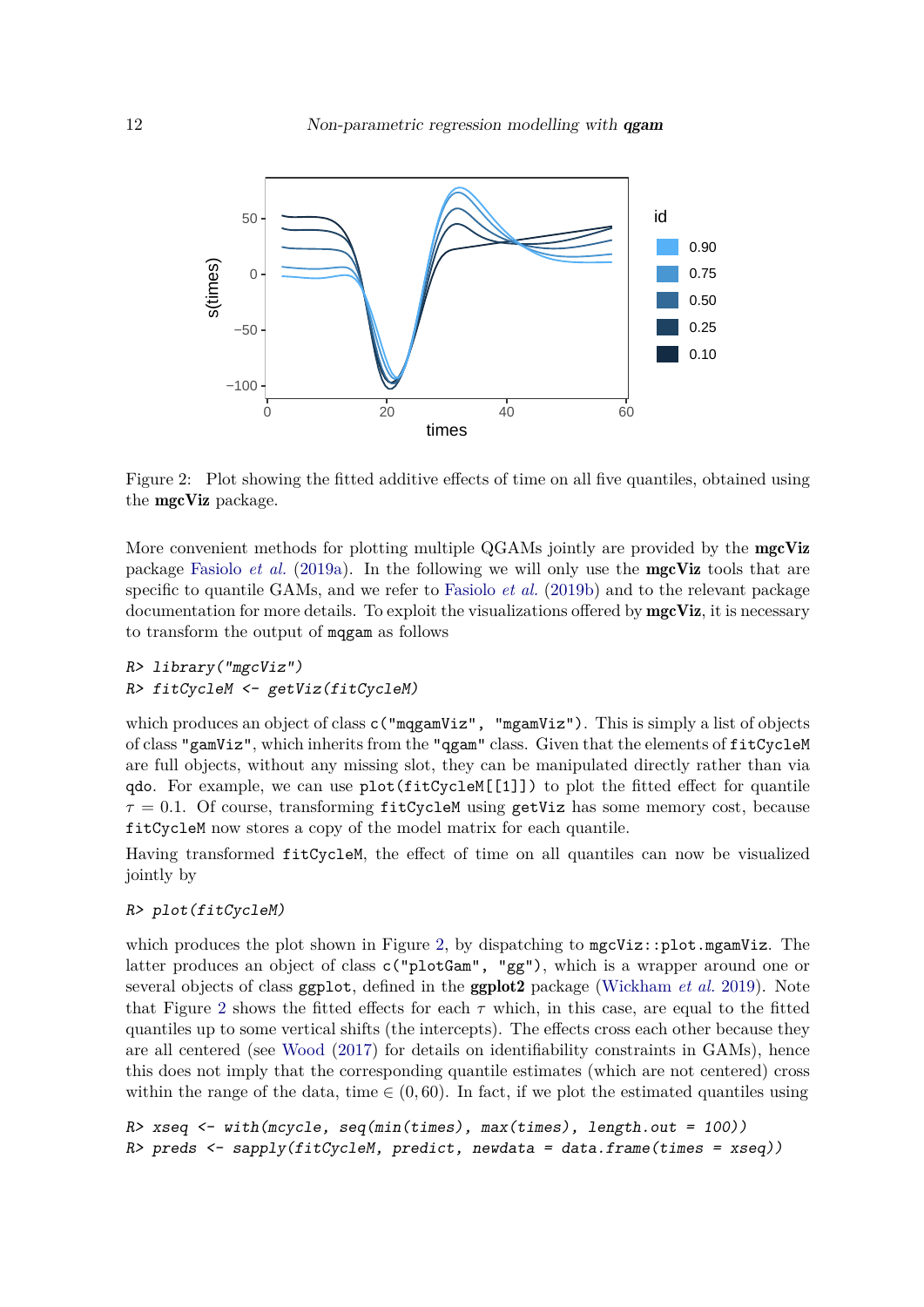

<span id="page-12-0"></span>Figure 3: Plot showing the five conditional quantiles fitted using qgam.

```
R> plot(mcycle, ylim = range(preds))
R> for (ii in 1:5) lines(xseq, preds[, ii], col = 2)
```
we do not see any clear crossing in Figure [3.](#page-12-0) Indeed, the minimal distance between consecutive quantiles is

R> min(apply(preds, 1, diff))

[1] 0.1524413

hence there is no crossing within the range of the data. However, quantiles fitted with **qgam** often cross somewhere (outside the data range in this example), because they are fitted independently and without any non-crossing constraint. This issue is not specific to qgam, but is a well known drawback of distribution-free quantile regression [\(Koenker](#page-22-0) [2005\)](#page-22-0).

In the mcycle data set, the variance of the response (accel) varies strongly with the independent variable (times), hence it is natural to let the learning rate and the ELF loss smoothness vary along the latter. This is achieved by providing a model formula which is a list with two elements, where the second,  $\sim s$  (times), is used by qgam to model the conditional variance  $\kappa(x)$  in the location-scale GAM model. However, it is possible to avoid modelling the variance and to assume that it is constant along the covariates. For example, in the following code

```
R> fitCycleConst <- qgam(accel ~ s(times, k = 20, bs = "ad"),
+ data = mcycle, qu = 0.9)
```
we are providing only the model for the quantile  $\tau = 0.9$ , rather than a list of two formulas, so  $\alpha$  qgam uses a constant learning rate  $1/\sigma(x) = 1/\sigma_0$  and loss bandwidth  $\tilde{h}^*(x) = \tilde{h}^*$ . For the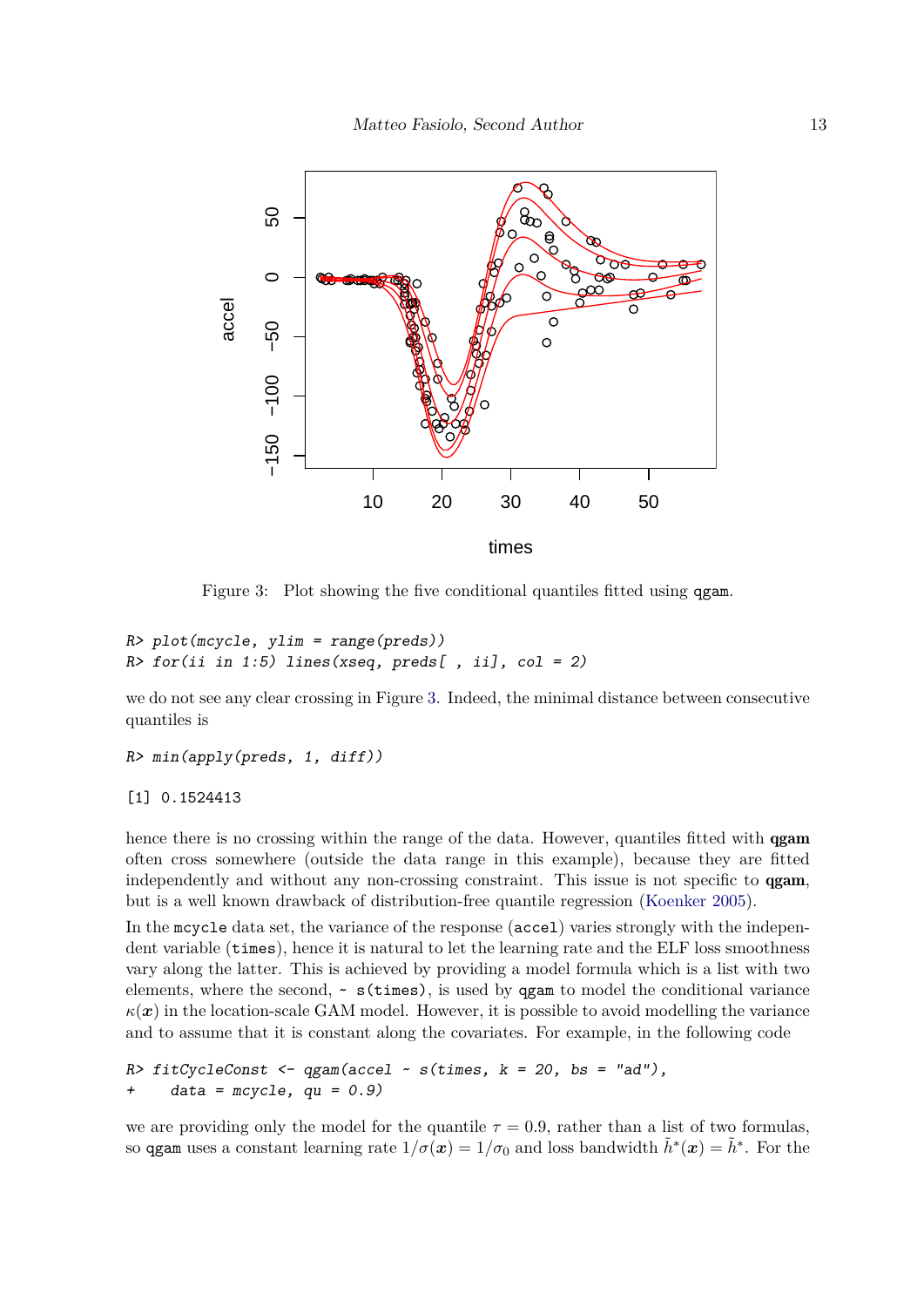

<span id="page-13-0"></span>Figure 4: Fitted quantile  $\tau = 0.9$ , with 95% credible intervals, when the learning rate and the loss smoothness are allowed to vary with the independent variable (left) or not (right).

mcycle data set, ignoring the heteroscedasticity leads to the poor results shown in Figure [4.](#page-13-0) One problem with the quantile fit shown on the right is that it lies far above all the responses, for time *<* 10ms. But we are fitting quantile 0.9, hence we should expect around 10% of the responses to lie above the fit. The issue is that the bias of the ELF loss used by qgam is inversely proportional to the conditional variance of the response (see [Fasiolo](#page-22-1) *et al.* [\(2020b\)](#page-22-1) for details), hence not modelling the response variance leads to high bias for time *<* 10ms. Ignoring heteroscedasticity can also lead to credible intervals that have non-constant coverage. In fact, the width of the intervals should be proportional to the variance of the response, but on the right plot in Figure [4](#page-13-0) they have nearly constant width, thus providing an incorrect representation of the uncertainty of the fit. Of course, in most data set, heteroscedasticity is not as dramatic as in mcycle and using a location-only model often leads to satisfactory results. However, it is important to be aware of the issues highlighted by this example.

## **3.2. Functional QGAM modelling of electricity demand data**

In this example we consider smart meter data from *n<sup>c</sup>* = 247 anonymized residential customers from Sydney, Australia, covering the period between the 3rd of July 2010 and the 30th of June 2011. The data has been downloaded from <https://www.ausgrid.com.au>, and it originally contained electricity demand from 300 customers, at 30min resolution. We discarded 53 customers because their demand was too irregular (e.g., they were absent from home for over 30 consecutive days), and we integrated the demand data with temperature data from the National Climatic Data Center (<www.ncdc.noaa.gov>), covering the same period. The aim of this example is to illustrate how to use quantile GAMs in **qgam**, in the context of an electricity demand forecasting application. We start by loading the following data set:

```
R> data("AUDem", package = "qgam")
R> meanDem <- AUDem$meanDem
R> head(meanDem, 3)
 doy tod dem dow temp date dem48
```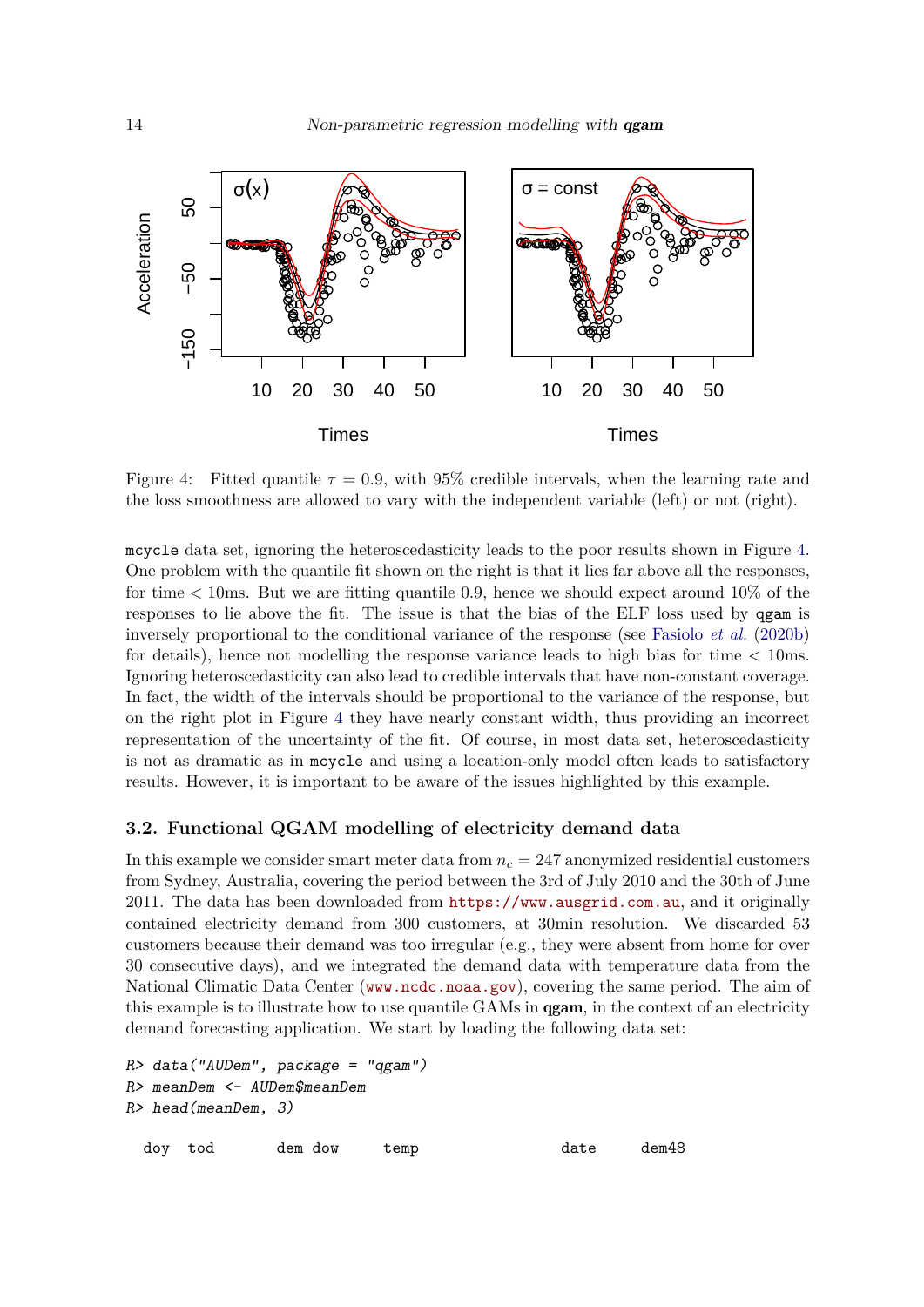```
1 184 18.0 0.8248777 Sat 3.357407 2010-07-03 17:30:00 0.8978636
2 184 18.5 0.8686110 Sat 2.517073 2010-07-03 18:00:00 0.9417633
3 184 19.0 0.8519471 Sat 1.898399 2010-07-03 18:30:00 0.9148921
```
which contains the variables:

- doy the day of the year, from 1 to 365;
- tod the time of day, ranging from 18 to 22, where 18 indicates the period from 17:00 to 17:30, 18.5 the period from 17:30 to 18:00 and so on;
- dem the demand (in KWh) during a 30min period, averaged over the *n<sup>c</sup>* households;
- dow factor variable indicating the day of the week;
- temp the external temperature at Sydney airport, in degrees Celsius;
- date local date and time;
- dem48 the lagged mean demand, that is the average demand (dem) during the same 30min period of the previous day;

Assume that we aim at producing a probabilistic forecast of the average demand one day ahead, using additive quantile regression. We start by dividing the data into a learning and a testing set:

```
R> cutDate <- as.Date("2011-04-01 00:00:00")
R> meanDemLearn \leq subset (meanDem, as.Date (date) \leq cutDate) # Learning
R meanDemTest \leq subset (meanDem, as. Date (date) > = cutDate) # Testing
```
which leaves the last three months for testing. Figure [5](#page-15-0) shows the average demand between 19:30 and 20:00, over the whole period. We focus only on the period between 17:30 and 21:30, because the demand dynamics change considerably before and after this time slot, hence modelling demand across the whole day would require a much more sophisticated and computationally expensive model than any of those considered below.

We start by modelling the  $\tau$ -th quantile of the average demand using the quantile model

<span id="page-14-0"></span>
$$
\mu_{\tau}(\boldsymbol{x}_t) = \sum_{j=1}^7 \beta_j \mathbb{I}(\text{dow}_t = j) + \beta_8 \text{dem}_{t-48} + f_1(\text{tod}_t) + f_2(\text{temp}_t) + f_3(\text{doy}_t),\tag{10}
$$

where  $\mathbb{I}(\text{dow}_t = j) = 1$  when  $\text{dow}_t$  is the *j*-th day of the week and zero otherwise,  $f_1$  and  $f_2$ are smooth effects built using thin plate splines, while  $f_3$  is a cyclical effect constructed using cubic regression splines. We use a cyclic effect for doy to make so that the seasonal effect has the same value on the 31st of December and on the 1st of January. Given that demand variability seems to spike during the austral summer (see Figure [5\)](#page-15-0), we model the variance  $\kappa(x)$  using a cyclic effect for doy in the location-scale Gaussian GAM.

We fit the model just described to quantiles  $\tau = 0.1, 0.3, 0.5, 0.7, 0.9$  using the following code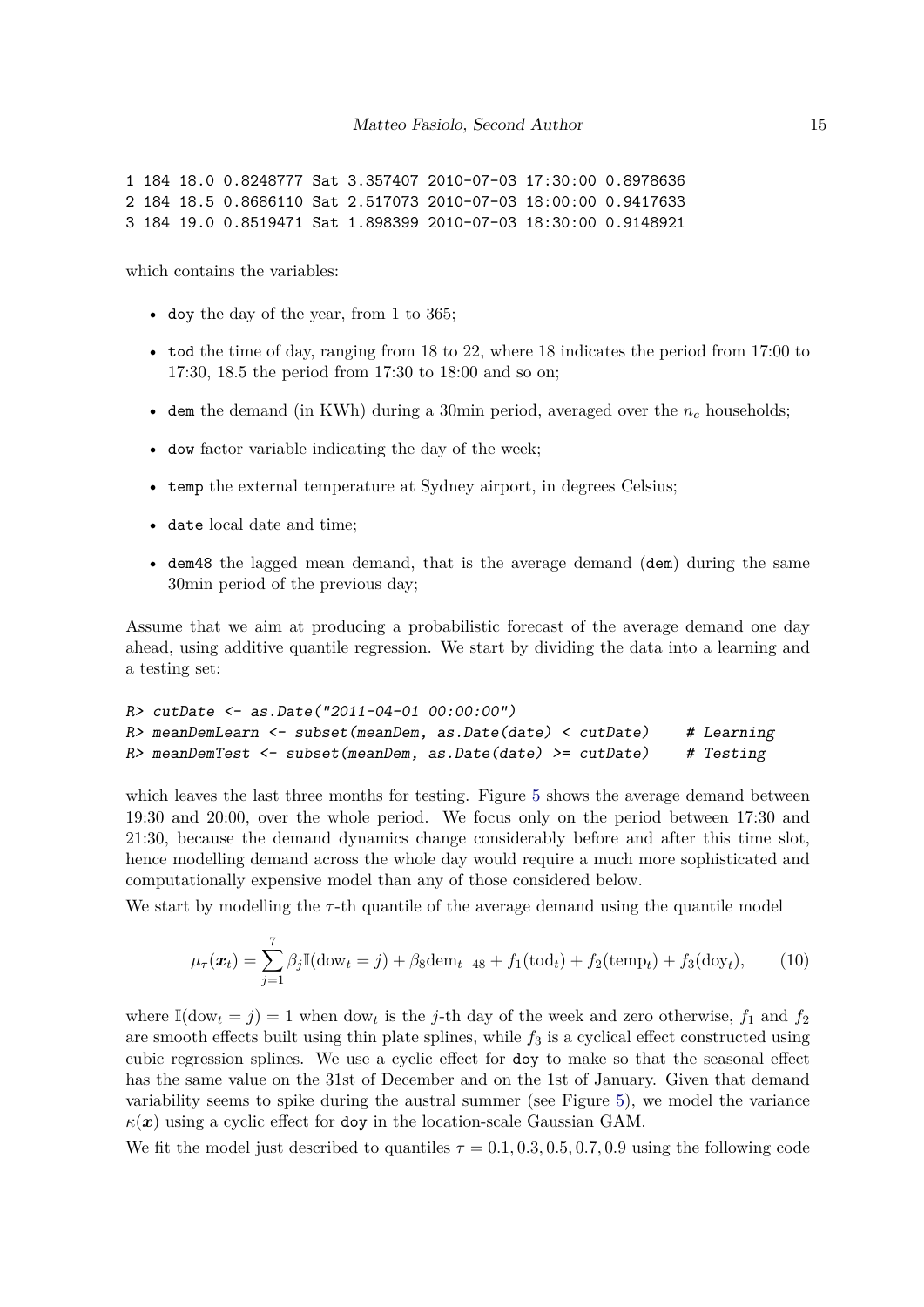

<span id="page-15-0"></span>Figure 5: Electricity demand between 19:30 and 20:00, averaged across the *n<sup>c</sup>* customers.

```
R> library("qgam")
R> qusObj <- seq(0.1, 0.9, length.out = 5)
R> fitQ <- mqgam(list(dem ~ dow + dem48 +
+ s(tod, k = 6) + s(temp) + s(doy, bs = "cc"), \sim s(doy, bs = "cc")),
+ qu = qusObj, data = meanDemLearn)
```
We then plot the estimated smooth effects and the linear coefficients of lagged demand using

```
R> library("mgcViz")
R> fitQ <- getViz(fitQ)
R> print(plot(fitQ, allTerms = TRUE, select = c(1:3, 5)), pages = 1)
```
The output, up to some aesthetic manipulation, is shown in Figure [6.](#page-16-0) Note that we used the plotting tools provided by mgcViz, which required us to convert the output of mqgam using getViz. Then we used plot to plot all model terms (allTerms = TRUE is used to plot the parametric terms in addition to the smooth effects), we selected a subset of the effects using the select argument and we used print to arrange all the plots on a single page.

The shapes of the estimated effects seem quite reasonable: the tod effect increases as people get home and decreases later in the evening, the temperature plot shows a strong cooling effect and a negligible heating effect, and the effect of doy shows a main mode during the austral winter and a lower, narrower, mode during the summer. The discrepancy between the effects estimated on different quantiles can be interpreted in terms of the corresponding effect on the shape of the demand distribution. For example, at  $\text{tod} = 18$  the effects  $f_1$ are more spread out than at  $\text{tod} = 19$  implying that, all else being equal, the variance of the demand is higher at  $\text{tod} = 18$ . Similarly, at  $\text{dog} \approx 25$  the effect  $f_3$  is more positive for quantile  $\tau = 0.9$  than for  $\tau = 0.1$ , while the positions are reversed at doy  $\approx 120$ . Hence, the demand distribution is more skewed to the right in the first case. The linear coefficient of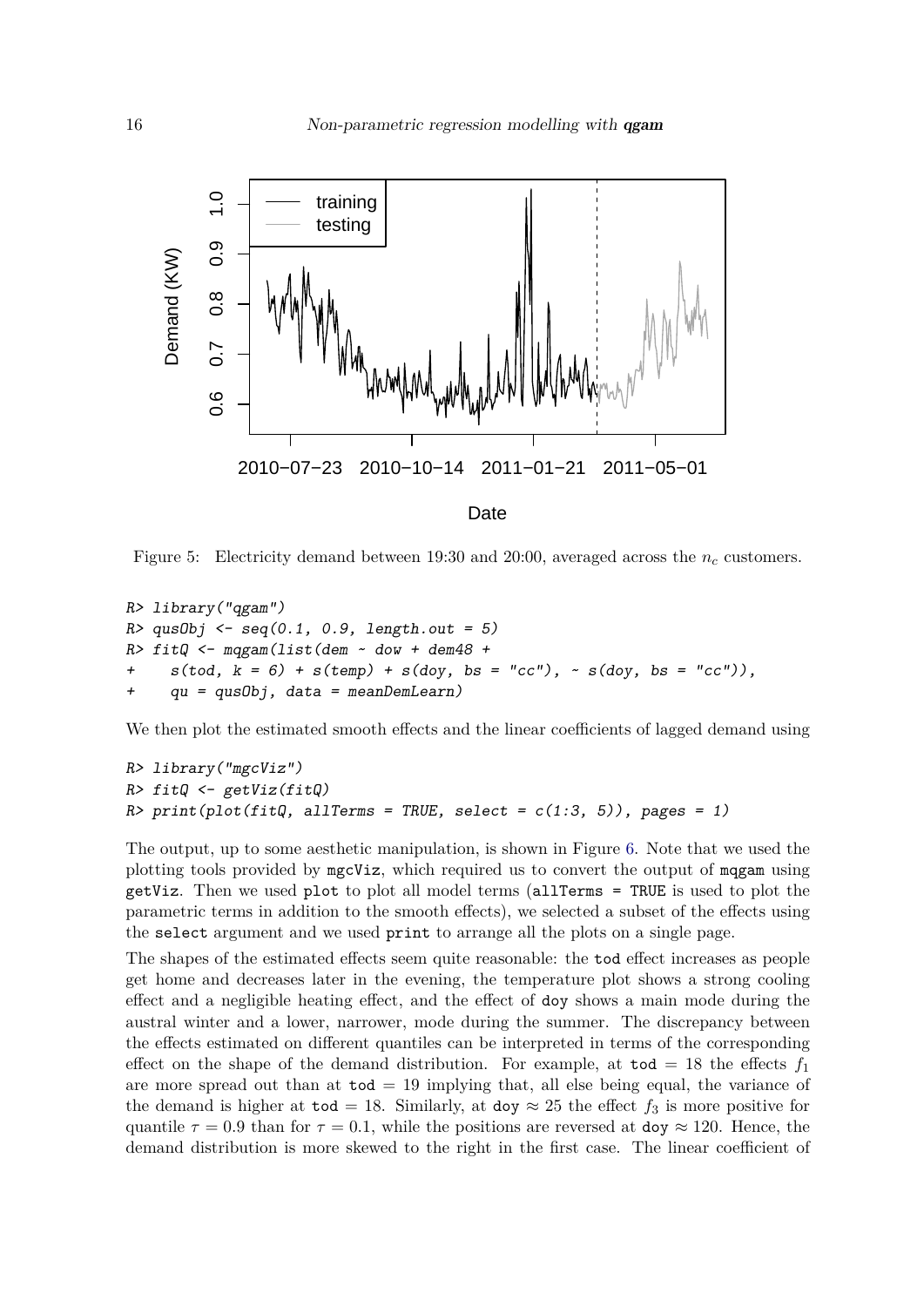

<span id="page-16-0"></span>Figure 6: Estimated effects of time of day (tod), temperature (temp), day of year (doy) and lagged demand (dem48) from model [\(10\)](#page-14-0), for the quantiles labelled using the id variable.

the lagged demand increases with  $\tau$  hence, all else being equal, the demand variance one day ahead increases with the lagged demand.

So far we considered only the mean demand over the portfolio of customers, however the original data set contains demand for each of the *n<sup>c</sup>* households. Average demand is typically much easier to forecast than individual demand, because the highly irregular consumption of individual customers is averaged out. However, the by-customer data should carry more information, hence it is interesting to verify whether it can be used to improve the quantile forecasts for the average demand. We capture part of the information contained in the bycustomer demand data by considering a model which, for storage reasons, uses a functional summary of the full demand data, as explained in the following.

We consider the functional quantile model

<span id="page-16-1"></span>
$$
\mu_{\tau}(\boldsymbol{x}_t) = \sum_{j=1}^7 \beta_j \mathbb{I}(\text{dow}_t = j) + f_1(\text{tod}_t) + f_2(\text{temp}_t) + f_3(\text{dow}_t) + \int_0^1 f_4(p) G_{t-48}^{-1}(p) dp, \tag{11}
$$

where  $\mu_{\tau}(\boldsymbol{x}_t)$  is, as in [\(10\)](#page-14-0), the  $\tau$ -th quantile of the average demand, while we indicate with  $G_t$  the c.d.f. of the individual demand across customers at time *t* and with  $G_{t-48}^{-1}(p)$  the corresponding  $p$ -th quantile, at the same instant of the previous day. Function  $f_4$  is a smooth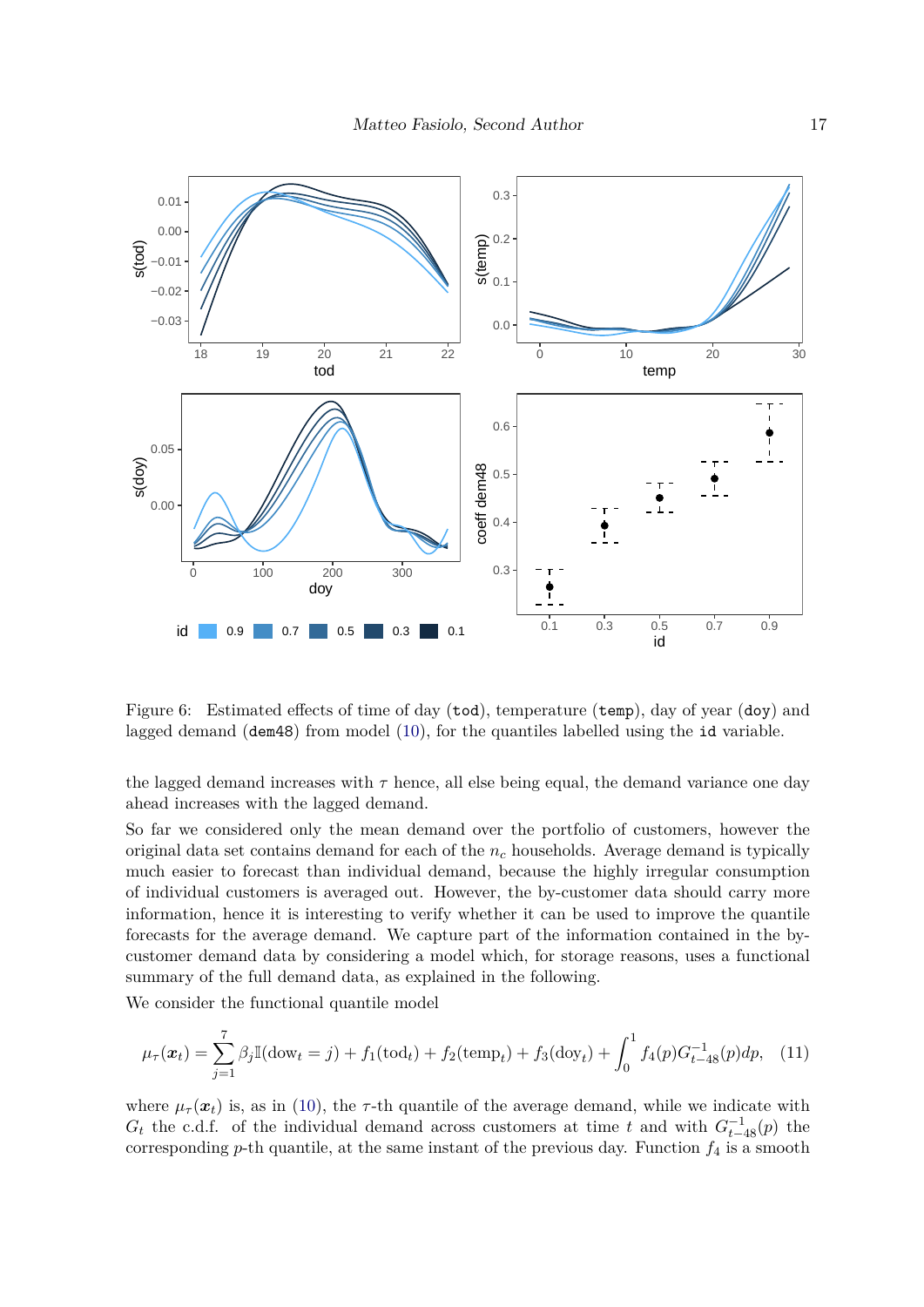effect along  $p \in [0, 1]$ , constructed using a thin plate spline basis. Hence, the last term in [\(11\)](#page-16-1) is a functional effect which takes as input the whole quantile function of the across-customers demand distribution at time  $t - 48$ , and integrates it over p using the weight function  $f_4(p)$ . The aim is to verify whether the shape of the distribution of the individual demand at time *t* − 48 can be used to improve the forecast of the average demand at time *t*. The regression coefficients of  $f_4(p)$  are unknown, but they can be estimated using the methods presented in Section [2.3.](#page-4-1) In particular, we have that

$$
\int_0^1 f_4(p) G_{t-48}^{-1}(p) dp = \int_0^1 \sum_{k=1}^{K_4} b_k^4(p) \beta_k^4 G_{t-48}^{-1}(p) dp = \sum_{k=1}^{K_4} \left\{ \int_0^1 b_k^4(p) G_{t-48}^{-1}(p) dp \right\} \beta_k^4 = \sum_{k=1}^{K_4} \tilde{b}_k^4 \beta_k^4,
$$

where the transformed basis  $\tilde{b}_1^4, \ldots, \tilde{b}_{K_4}^4$  implicitly depends on time *t*. Hence, once the transformed basis is obtained, the functional effect is linear in the regression coefficients and estimating them presents no extra difficulty, relative to standard smooth effects. The acrosscustomers demand c.d.f. *Gt*−<sup>48</sup> is unknown, but we have a sample of size *n<sup>c</sup>* from it, consisting of the by-customer demand data. Hence, we can approximate the transformed basis using

<span id="page-17-0"></span>
$$
\tilde{b}_k^4 = \int_0^1 b_k^4(p) G_{t-48}^{-1}(p) dp \approx \frac{1}{n_q} \sum_{l=1}^{n_q} b_k^4(p_l) \hat{G}_{t-48}^{-1}(p_l), \tag{12}
$$

where  $\hat{G}_{t-48}^{-1}(p_1), \ldots, \hat{G}_{t-48}^{-1}(p_{n_q})$  is a set of empirical quantiles of the  $n_c$  by-customer demand observations at time  $t - 48$ , corresponding to probability level  $0 < p_1 < p_2 < \cdots < p_{n_q} < 1$ . To reduce the amount of data stored in the **qgam** package, we use  $n_q = 20 < n_c$  quantiles equally spaced between  $p_1 = 0.01$  and  $p_{n_q} = 0.99$ . The quantiles are stored in

```
R> qDem48 <- AUDem$qDem48
R> qDem48[1:3, c(1, 2, 5, 15, 19, 20)]
```

```
1% 6.157895% 21.63158% 73.21053% 93.84211% 99%
[1,] 0.1995373 0.3128564 0.5125927 1.127776 1.655850 2.089360
[2,] 0.1595543 0.3368127 0.5569682 1.206294 1.587732 2.084527
[3,] 0.2091480 0.3571971 0.5652339 1.141480 1.632144 2.044097
```
where each row contains  $\hat{G}_{t-48}^{-1}(p_1), \ldots, \hat{G}_{t-48}^{-1}(p_{n_q}),$  for some *t*. Figure [7](#page-18-0) shows five selected rows of qDem48, each line being an estimate of the quantile function  $G_{t-48}^{-1}$ , for a different *t*. To fit model [\(11\)](#page-16-1) with qgam, we need also a matrix where each row of probLev contains the probability levels  $p_1, p_2, \ldots, p_{n_q}$ . This is computed as follows

```
R> probLev <- matrix(seq(0.01, 0.99, length.out = 20),
    nrow = nrow(meanDem), ncol = 20, byrow = TRUE)
R> probLev[1:3, c(1, 2, 5, 15, 19, 20)]
```
 $[0,1]$   $[0,2]$   $[0,3]$   $[0,4]$   $[0,5]$   $[0,6]$ [1,] 0.01 0.06157895 0.2163158 0.7321053 0.9384211 0.99 [2,] 0.01 0.06157895 0.2163158 0.7321053 0.9384211 0.99 [3,] 0.01 0.06157895 0.2163158 0.7321053 0.9384211 0.99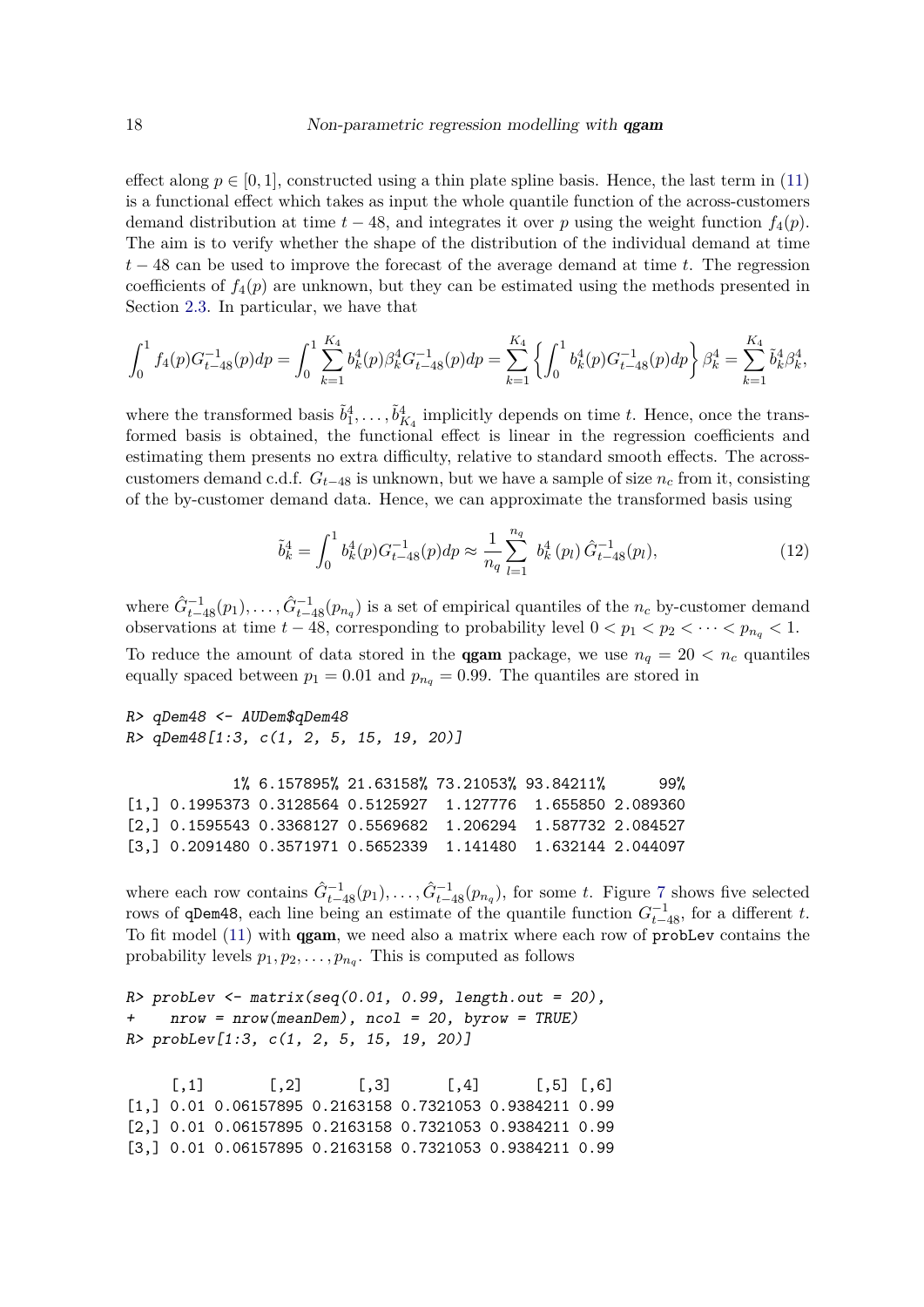

<span id="page-18-0"></span>Figure 7: Estimates of the individual demand quantile function  $G_{t-48}^{-1}$ , for five values of t.

We add the matrices just defined to the learning and testing sets by

```
R> ntrain <- nrow(meanDemLearn)
R> ntest <- nrow(meanDemTest)
R> meanDemLearn$qDem48 <- qDem48[1:ntrain, ]
R> meanDemTest$qDem48 <- qDem48[-(1:ntrain), ]
R> meanDemLearn$probLev <- probLev[1:ntrain, ]
R> meanDemTest$probLev <- probLev[-(1:ntrain), ]
```
We are now ready to fit model [\(11\)](#page-16-1) using

```
R> fitFunQ <- mqgamV(list(dem \sim dow + s(temp) + s(doy, bs = "cc") +
+ s(tod, k = 6) + s(probLev, by = q Dem48), ~ s(doy, bs = "cc")),
+ qu = qusObj, data = meanDemLearn)
```
where we are using the  $mgcViz:mggamV$  function, which is simply a shortcut for fitting the model using mqgam and then transforming it using getViz. Here the functional effect is constructed using s(probLev, by = orDem48), which is the constructor typically used for by-variable or varying-coefficient effects in mgcv. The corresponding transformed spline basis is constructed by gam, which performs the summation in [\(12\)](#page-17-0) using the rows of the probLev and orDem48 matrices.

We can have a look at the fitted functional smooth effects  $f_4(p)$  using

```
R> plot(fitFunQ, select = 4) + labs(color = expression(tau))
```
which produces the plot shown in Figure [8.](#page-19-0) It is interesting to note that the effects corresponding to low and high probabilities diverge, suggesting that the extremes of the quantile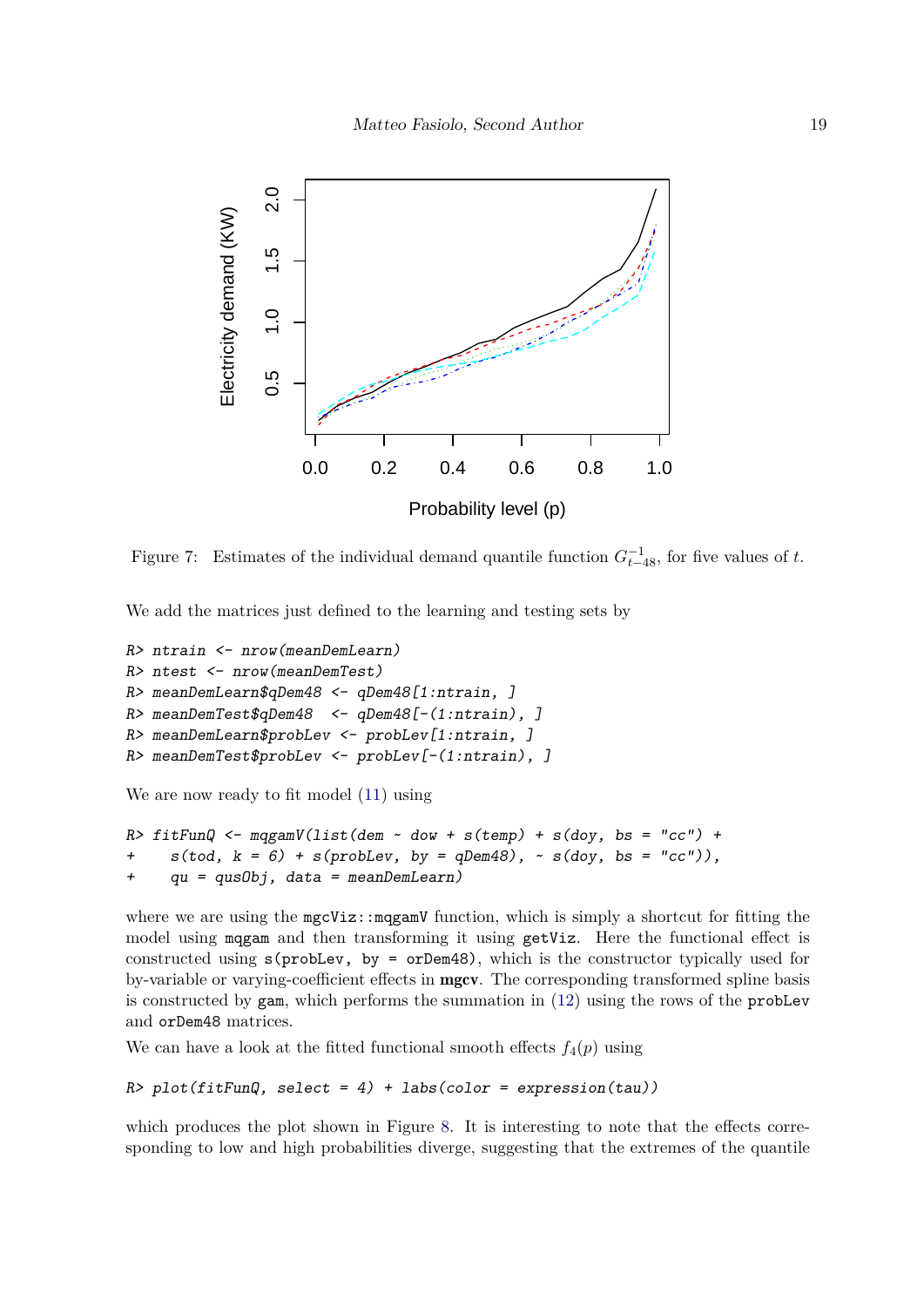

<span id="page-19-0"></span>Figure 8: Estimated effect  $f_4(p)$  from model [\(11\)](#page-16-1), for each quantile.

function  $G_{t-48}^{-1}(p)$  have a stronger linear effect on the high quantiles of the average demand (e.g.,  $\mu_{\tau}(x)$  with  $\tau = 0.9$ ) than on the low ones. However, the plot.mgamViz method does not include credible intervals when plotting the same effect for multiple quantiles, to avoid cluttering the plot. In Figure [9](#page-20-0) we compare the effects for  $\tau = 0.1$  and 0.9, and we include 95% credible intervals. This shows that the discrepancy between the effects is statistically stronger for  $p \approx 1$ , than for  $p \approx 0$ .

To check whether model [\(11\)](#page-16-1) leads to a better fit than model [\(10\)](#page-14-0), we can compare the values of the Bayesian information criterion (BIC) corresponding to each quantile by

```
R> round(rbind(QGAM = sapply(fitQ, BIC), FuncQGAM = sapply(fitFunQ, BIC)))
```
0.1 0.3 0.5 0.7 0.9 QGAM -8255 -9513 -9700 -9137 -6651 FuncQGAM -8458 -9617 -9698 -9152 -6680

BIC favours slightly model [\(11\)](#page-16-1), but the simpler model is preferred for one of the quantiles. Instead the Akaike information criterion (AIC), which penalizes model complexity less strongly than BIC, favours model [\(11\)](#page-16-1) for all quantiles

```
R> round(rbind(QGAM = sapply(fitQ, AIC), FuncQGAM = sapply(fitFunQ, AIC)))
```
0.1 0.3 0.5 0.7 0.9 QGAM -8416 -9679 -9867 -9303 -6813 FuncQGAM -8637 -9800 -9881 -9325 -6858

We can also compare the predictive performance of the two models on the test set, which comprises the last three months of data set (1st of April to 30th of June, see Figure [5\)](#page-15-0). For example, we can calculate the pinball loss for each model and quantile on such data as follows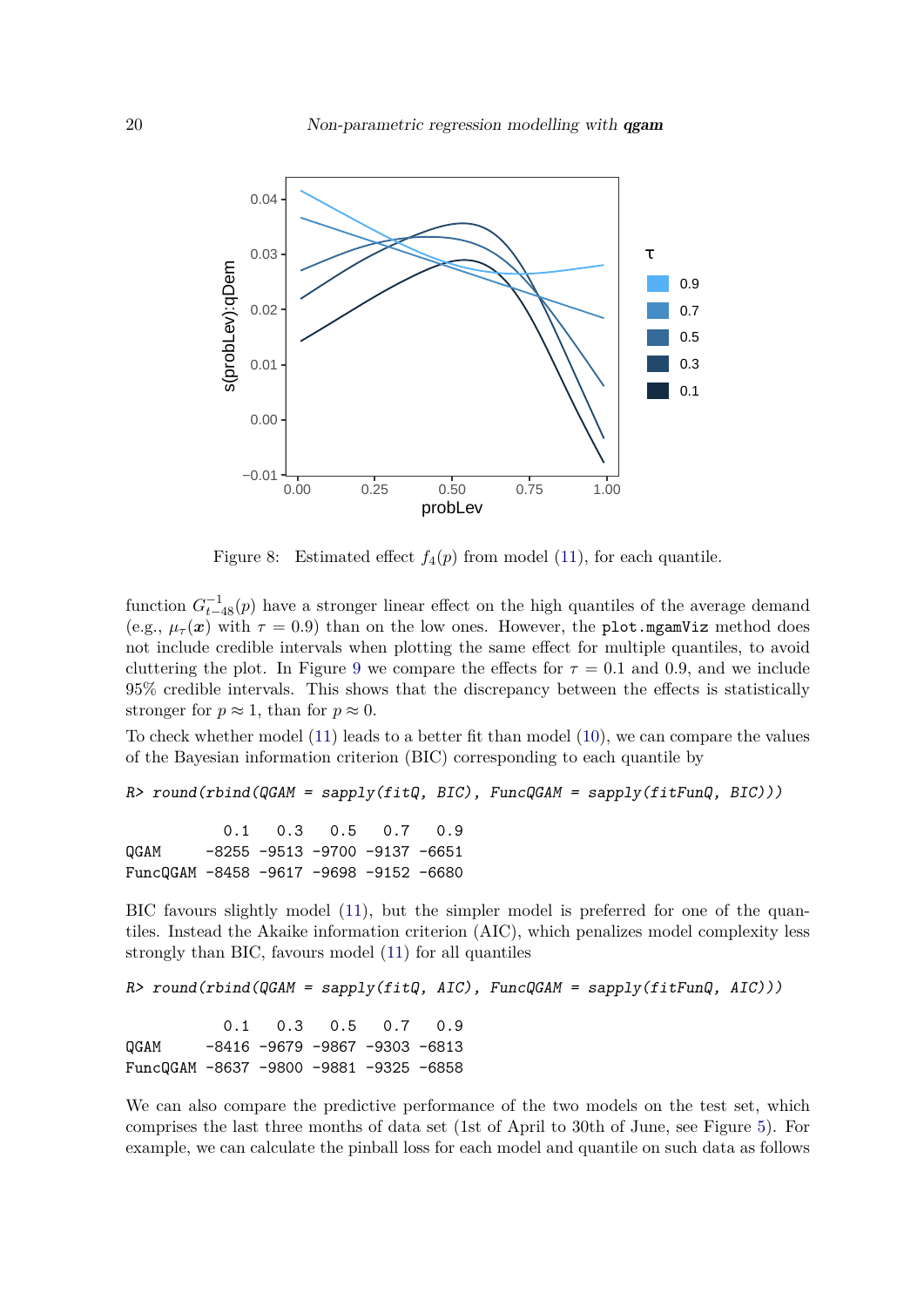

<span id="page-20-0"></span>Figure 9: Estimated effect  $f_4(p)$  from model [\(11\)](#page-16-1) with 95% credible intervals, for quantile  $\tau = 0.1$  (black solid) and 0.9 (blue dashed).

```
R> predQ <- sapply(fitQ, predict, newdata = meanDemTest)
R> predFunQ <- sapply(fitFunQ, predict, newdata = meanDemTest)
R> round(rbind(QGAM = pinLoss(meanDemTest$dem, predQ, qusObj),
+ FuncQGAM = pinLoss(meanDemTest$dem, predFunQ, qusObj)), 1)
         0.1 0.3 0.5 0.7 0.9
QGAM 4.7 8.8 10.4 10.6 10.7
FuncQGAM 4.6 8.6 10.3 10.2 10.2
```
where  $qgam$ ::pinLoss evaluates the pinball loss. The functional model does better on the test set, but it is important to point out that the size of the test set is rather limited, especially for the purpose of evaluating the performance of the extreme quantiles estimates. Of course, model [\(11\)](#page-16-1) could be improved further. For example, a call to

```
R> check(fitFunQ[[3]])
```

```
Theor. proportion of neg. resid.: 0.5 Actual proportion: 0.5155229
Integrated absolute bias |F(mu) - F(mu0)| = 0.02719397Method: REML Optimizer: outer newton
full convergence after 7 iterations.
Gradient range [-3.421902e-08,4.411971e-07]
(score -4857.326 & scale 1).
Hessian positive definite, eigenvalue range [0.5027064,3.678087].
Model rank = 39 / 39
```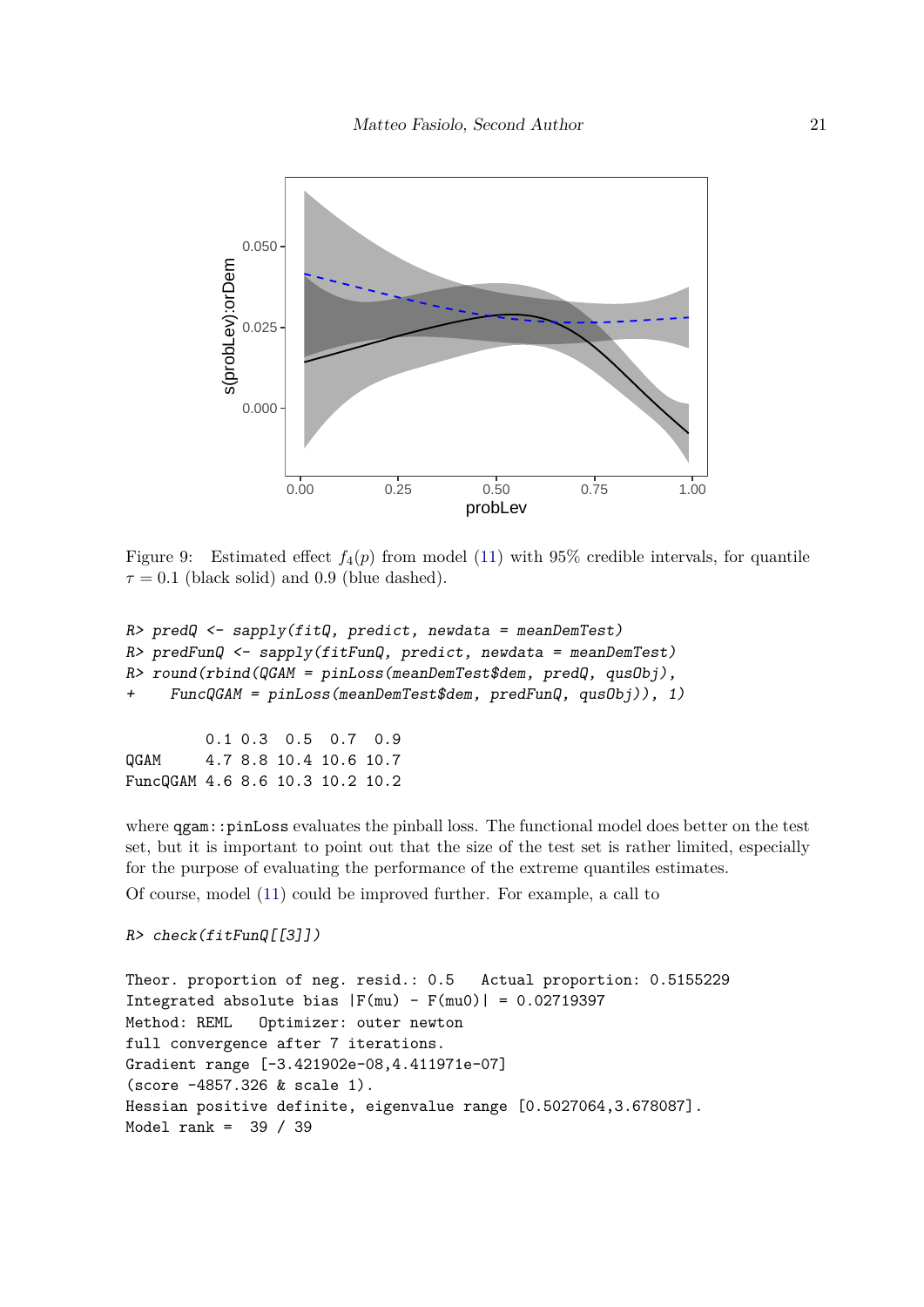Basis dimension (k) check: if edf is close too k' (maximum possible edf) it might be worth increasing k.

|                           | $k^+$ | edf    |
|---------------------------|-------|--------|
| $s$ (temp)                |       | 9 8.21 |
| $s$ (doy)                 |       | 8 7.65 |
| s(tod)                    |       | 5 4.69 |
| s(probLev):qDem48 10 3.15 |       |        |

shows that, for  $\tau = 0.5$ , the effective degrees of freedom (edf) are quite close to their maximum possible value  $(\mathbf{k}^{\prime})$  for the temperature effect. This means that the fit is using all the degrees of freedom available for that effect, hence we might want to consider increasing the number of basis functions by using  $s$  (temp,  $k = 20$ ) in the model formula. However, one might be reluctant to increase the number of basis functions used to fit more extreme quantiles (e.g.,  $\tau = 0.9$ ), where the data is sparser. This highlights a disadvantage of using magam, rather than repeated calls to qgam, when fitting several QGAMs: the same model formula is used for all the quantiles. The model could also be improved by, for example, including the effect of lagged temperatures, often useful for capturing thermal inertia in buildings.

# **4. Conclusions**

<span id="page-21-0"></span>The **qgam** R package provides tools for building, fitting and checking quantile additive models. The main advantage of such models, relative to standard probabilistic GAMs, is that they do not make any parametric assumption on the distribution of the response variable. This is achieved by modelling and estimating the conditional quantiles directly, using the pinball loss. Model fitting is based on the fast calibrated Bayesian framework of [Fasiolo](#page-22-1) *et al.* [\(2020b\)](#page-22-1), which provides calibrated credible intervals, via IKL selection of the learning rate, and computational efficiency, by smoothing the pinball loss and by exploiting the marginal likelihood methods of [Wood](#page-24-2) *et al.* [\(2016\)](#page-24-2). Model building is handled by mgcv, hence the quantile GAMs built using **qgam** can include any of the effect types made available by **mgcv**, among others: cyclic, adaptive and multivariate tensor-product smooths, as well as functional and random effects.

At the time of writing, qgam version 1.3.2 can handle data sets and models of moderate size. In particular, the current fitting methods require explicit formation of the  $n \times d$  model matrix **X**, which leads to high memory usage for large *n*. [Wood](#page-24-3) *et al.* [\(2015\)](#page-24-3) proposed a GAM fitting framework where explicit formation of **X** is avoided by adopting block-oriented iterations for smoothing parameters selection and regression coefficients estimation. The bam function in mgcv implements such methods, as well as the marginal discretization approach of [Wood](#page-24-4) *et al.*  $(2017)$ , which allows it to fit models with up to  $10<sup>4</sup>$  coefficients and  $10<sup>8</sup>$  data points. Future work will aim at improving the scalability of the Bayesian QGAM fitting framework currently implemented in qgam, by exploiting the block-oriented discretized fitting methods provided by mgcv for the inner and intermediate iterations, and developing a similarly scalable version of the IKL minimization routine currently used for learning rate selection.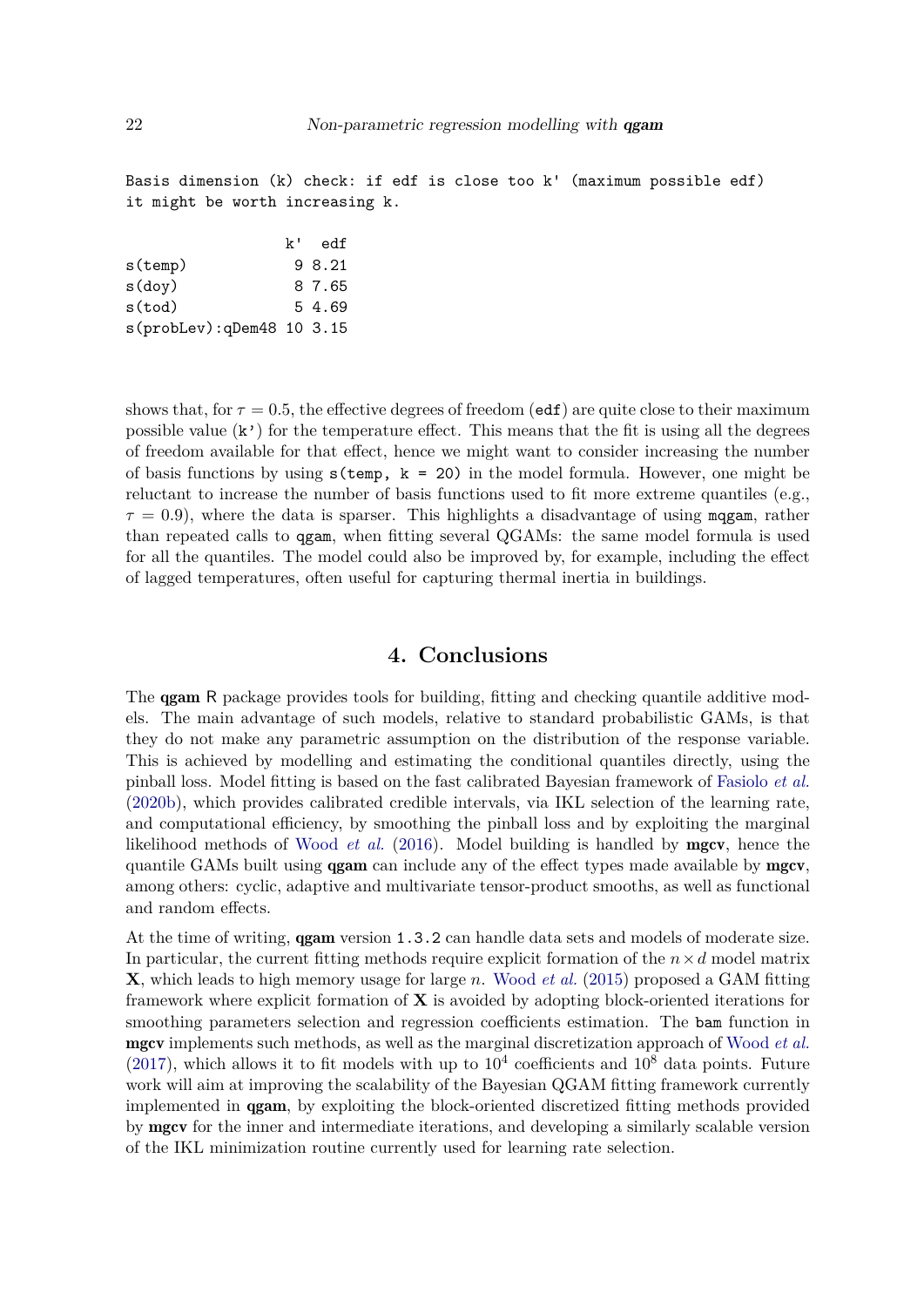## **Acknowledgments**

The development of the qgam package was funded by EPSRC grants EP/K005251/1, EP/N509 619/1 and by Électricité de France. M. Zaffran gratefully acknowledges support from the Erasmus+ programme and the Université Paris-Saclay.

# **References**

- <span id="page-22-4"></span>Bissiri PG, Holmes CC, Walker SG (2016). "A General Framework for Updating Belief Distributions." *Journal of the Royal Statistical Society B*, **78**(5), 1103–1130. [doi:doi.](http://dx.doi.org/doi.org/10.1111/rssb.12158) [org/10.1111/rssb.12158](http://dx.doi.org/doi.org/10.1111/rssb.12158).
- <span id="page-22-8"></span>Brent RP (2013). *Algorithms for Minimization without Derivatives*. Courier Corporation.
- <span id="page-22-6"></span>Brezger A, Kneib T, Lang S (2005). "BayesX: Analysing Bayesian Structured Additive Regression Models." *Journal of Statistical Software*, **14**(11). [doi:10.18637/jss.v014.i11](http://dx.doi.org/10.18637/jss.v014.i11).
- <span id="page-22-10"></span>Eilers PH, Marx BD (1996). "Flexible Smoothing with B-splines and Penalties." *Statistical Science*, **11**(2), 89–102.
- <span id="page-22-11"></span>Fasiolo M, Nedellec R, Goude Y, Wood SN (2019a). mgcViz*: Visualisations for Generalized Additive Models*. R package version 0.1.4, URL [https://CRAN.R-project.org/package=](https://CRAN.R-project.org/package=mgcViz) [mgcViz](https://CRAN.R-project.org/package=mgcViz).
- <span id="page-22-12"></span>Fasiolo M, Nedellec R, Goude Y, Wood SN (2019b). "Scalable Visualisation Methods for Modern Generalized Additive Models." *Journal of computational and Graphical Statistics*. [doi:10.1080/10618600.2019.1629942](http://dx.doi.org/10.1080/10618600.2019.1629942). In press.
- <span id="page-22-3"></span>Fasiolo M, Wood SN, Zaffran M, Goude Y, Nedellec R (2020a). qgam*: Smooth Additive Quantile Regression Models*. R package version 1.3.2, URL [https://CRAN.R-project.](https://CRAN.R-project.org/package=qgam) [org/package=qgam](https://CRAN.R-project.org/package=qgam).
- <span id="page-22-1"></span>Fasiolo M, Wood SN, Zaffran M, Nedellec R, Goude Y (2020b). "Fast Calibrated Additive Quantile Regression." *Journal of the Americal Statistical Association*. [doi:](http://dx.doi.org/10.1080/01621459.2020.1725521) [10.1080/01621459.2020.1725521](http://dx.doi.org/10.1080/01621459.2020.1725521). In press.
- <span id="page-22-2"></span>Hastie T, Tibshirani R (1986). "Generalized Additive Models." *Statistical Science*, **1**(3), 297–318.
- <span id="page-22-5"></span>Hothorn T, Bühlmann P, Kneib T, Schmid M, Hofner B, Sobotka F, Scheipl F, Mayr A (2018). mboost*: Model-Based Boosting*. R package version 2.9-1, URL [https://CRAN.](https://CRAN.R-project.org/package=mboost) [R-project.org/package=mboost](https://CRAN.R-project.org/package=mboost).
- <span id="page-22-7"></span>Jones M (2008). "On a Class of Distributions with Simple Exponential Tails." *Statistica Sinica*, **18**(3), 1101–1110.
- <span id="page-22-9"></span>Jones M, Pewsey A (2009). "Sinh-arcsinh Distributions." *Biometrika*, **96**(4), 761–780. [doi:](http://dx.doi.org/10.1093/biomet/asp054) [10.1093/biomet/asp054](http://dx.doi.org/10.1093/biomet/asp054).
- <span id="page-22-0"></span>Koenker R (2005). *Quantile Regression*. Cambridge University Press, Cambridge.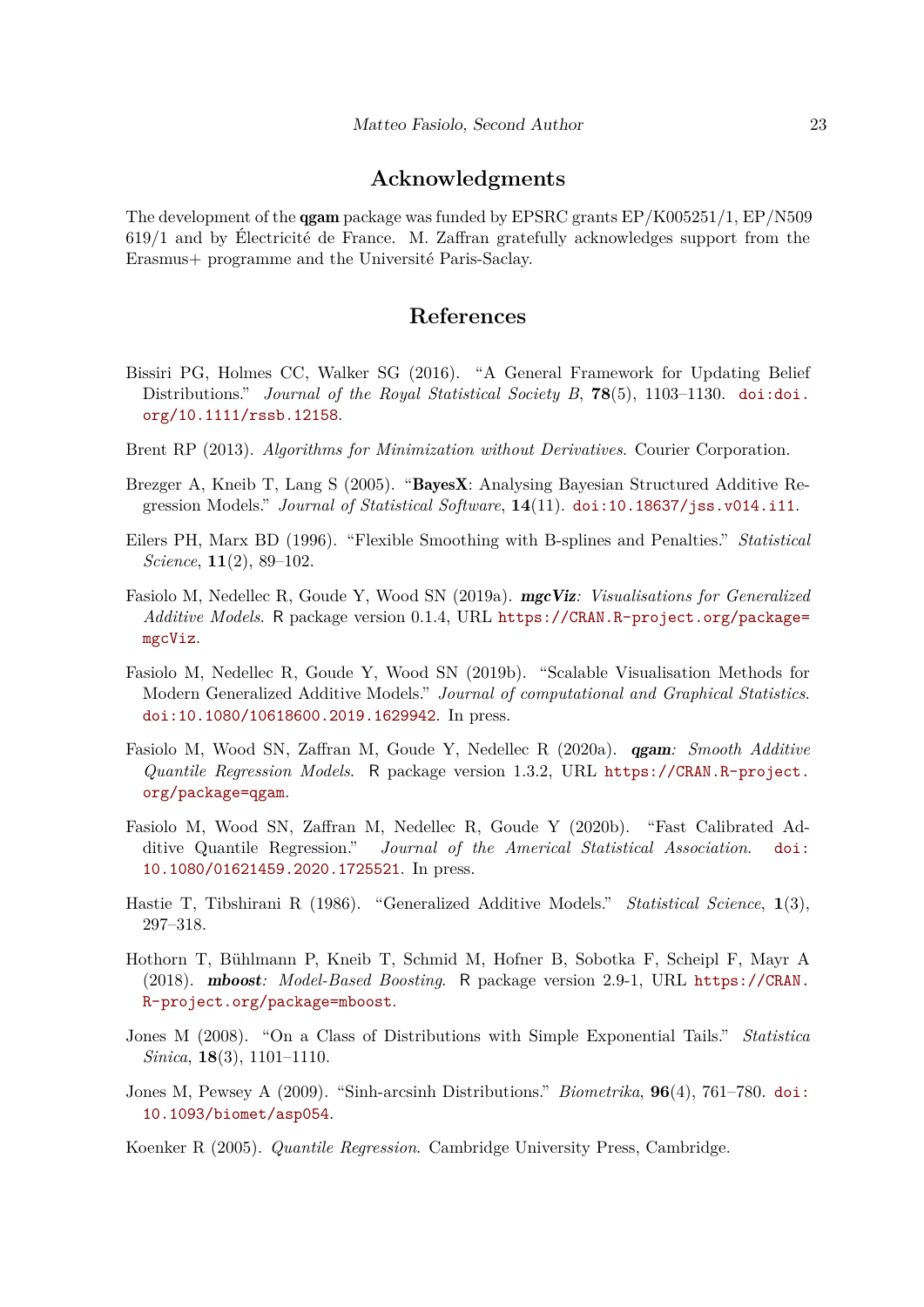- <span id="page-23-5"></span>Koenker R (2011). "Additive Models for Quantile Regression: Model Selection and Confidence Bandaids." *Brazilian Journal of Probability and Statistics*, **25**(3), 239–262. [doi:10.1214/](http://dx.doi.org/10.1214/10-BJPS131) [10-BJPS131](http://dx.doi.org/10.1214/10-BJPS131).
- <span id="page-23-4"></span>Koenker R (2013). quantreg*: Quantile Regression*. R package version 5.38, URL [https:](https://CRAN.R-project.org/package=quantreg) [//CRAN.R-project.org/package=quantreg](https://CRAN.R-project.org/package=quantreg).
- <span id="page-23-2"></span>Koenker R, Bassett G (1978). "Regression Quantiles." *Econometrica: Journal of the Econometric Society*, **1**(1), 33–50. [doi:10.2307/1913643](http://dx.doi.org/10.2307/1913643).
- <span id="page-23-8"></span>Lin CY, Bondell H, Zhang HH, Zou H (2013). "Variable Selection for Non-parametric Quantile Regression via Smoothing Spline Analysis of Variance." *Stat*, **2**(1), 255–268. [doi:10.1002/](http://dx.doi.org/10.1002/sta4.33) [sta4.33](http://dx.doi.org/10.1002/sta4.33).
- <span id="page-23-0"></span>Rigby RA, Stasinopoulos DM (2005). "Generalized Additive Models for Location, Scale and Shape." *Journal of the Royal Statistical Society C*,  $54(3)$ ,  $507-554$ . [doi:10.1111/j.](http://dx.doi.org/10.1111/j.1467-9876.2005.00510.x) [1467-9876.2005.00510.x](http://dx.doi.org/10.1111/j.1467-9876.2005.00510.x).
- <span id="page-23-12"></span>Ripley B, Venables B, Bates DM, Hornik K, Gebhardt A, Firth D (2013). MASS*: Support Functions and Datasets for Venables and Ripley's MASS*. R package version 7.3-51.4, URL <https://CRAN.R-project.org/package=MASS>.
- <span id="page-23-11"></span>Silverman BW (1985). "Some Aspects of the Spline Smoothing Approach to Non-parametric Regression Curve Fitting." *Journal of the Royal Statistical Society B*, **47**(1), 1–52. [doi:](http://dx.doi.org/10.1111/j.2517-6161.1985.tb01327.x) [10.1111/j.2517-6161.1985.tb01327.x](http://dx.doi.org/10.1111/j.2517-6161.1985.tb01327.x).
- <span id="page-23-3"></span>Sriram K (2015). "A Sandwich Likelihood Correction for Bayesian Quantile Eegression Based on the Misspecified Asymmetric Laplace Density." *Statistics & Probability Letters*, **107**, 18– 26. [doi:10.1016/j.spl.2015.07.035](http://dx.doi.org/10.1016/j.spl.2015.07.035).
- <span id="page-23-10"></span>Syring N, Martin R (2015). "Scaling the Gibbs Posterior Credible Regions." ArXiv:1509.00922 [stat.ME], URL <https://arxiv.org/pdf/1509.00922>.
- <span id="page-23-7"></span>Umlauf N, Klein N, Zeileis A, Koehler M, Simon T, Stadlmann S (2018). bamlss*: Bayesian Additive Models for Location Scale and Shape (and Beyond)*. R package version 1.0-1, URL <https://CRAN.R-project.org/package=bamlss>.
- <span id="page-23-6"></span>Waldmann E, Kneib T, Yue YR, Lang S, Flexeder C (2013). "Bayesian Semiparametric Additive Quantile Regression." *Statistical Modelling*, **13**(3), 223–252. [doi:10.1177/](http://dx.doi.org/10.1177/1471082X13480650) [1471082X13480650](http://dx.doi.org/10.1177/1471082X13480650).
- <span id="page-23-13"></span>Wickham H, Chang W, Henry L, Pedersen TL, Takahashi K, Wilke C, Woo K, Yutani H (2019). ggplot2*: Create Elegant Data Visualisations Using the Grammar of Graphics*. R package version 3.2.0, URL <https://CRAN.R-project.org/package=ggplot2>.
- <span id="page-23-9"></span>Wood SN (2017). *Generalized Additive Models: an Introduction with* R. Chapman & Hall/CRC, Boca Raton.
- <span id="page-23-1"></span>Wood SN (2019). mgcv*: Mixed GAM Computation Vehicle with Automatic Smoothness Estimation*. R package version 1.8.28, URL <https://CRAN.R-project.org/package=mgcv>.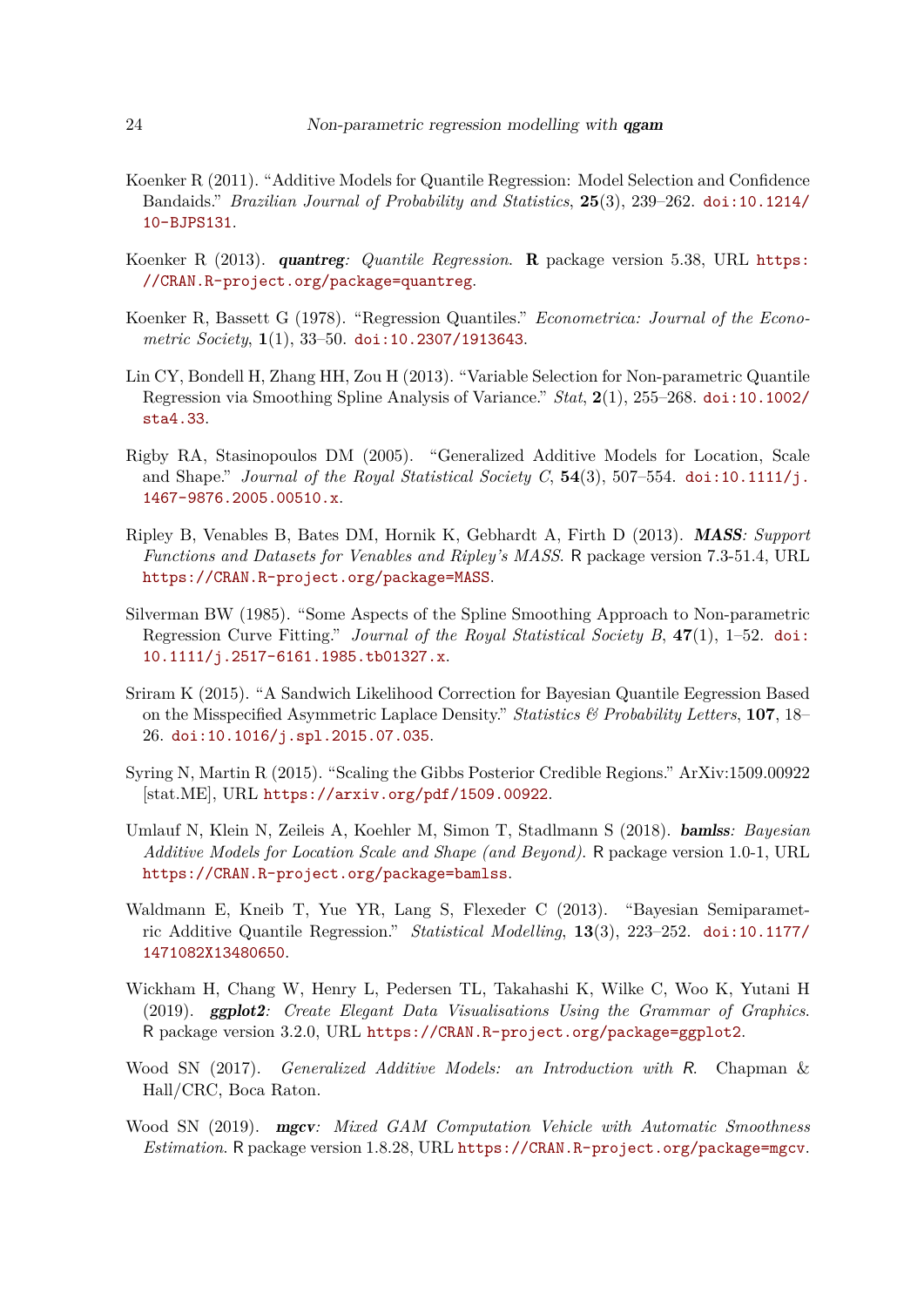- <span id="page-24-3"></span>Wood SN, Goude Y, Shaw S (2015). "Generalized Additive Models for Large Data Sets." *Journal of the Royal Statistical Society C*, **64**(1), 139–155. [doi:10.1111/rssc.12068](http://dx.doi.org/10.1111/rssc.12068).
- <span id="page-24-4"></span>Wood SN, Li Z, Shaddick G, Augustin NH (2017). "Generalized Additive Models for Gigadata: Modeling the UK Black Smoke Network Daily Data." *Journal of the American Statistical Association*, **112**(519), 1199–1210. [doi:10.1080/01621459.2016.1195744](http://dx.doi.org/10.1080/01621459.2016.1195744).
- <span id="page-24-2"></span>Wood SN, Pya N, Säfken B (2016). "Smoothing Parameter and Model Selection for General Smooth Models." *Journal of the American Statistical Association*, **111**(516), 1548–1575. [doi:10.1080/01621459.2016.1180986](http://dx.doi.org/10.1080/01621459.2016.1180986).
- <span id="page-24-0"></span>Yang Y, Wang HJ, He X (2016). "Posterior Inference in Bayesian Quantile Regression with Asymmetric Laplace Likelihood." *International Statistical Review*, **84**(3), 327–344. [doi:](http://dx.doi.org/10.1111/insr.12114) [10.1111/insr.12114](http://dx.doi.org/10.1111/insr.12114).
- <span id="page-24-1"></span>Yee TW (2010). "The VGAM Package for Categorical Data Analysis." *Journal of Statistical Software*, **32**(10), 1–34. [doi:10.18637/jss.v032.i10](http://dx.doi.org/10.18637/jss.v032.i10).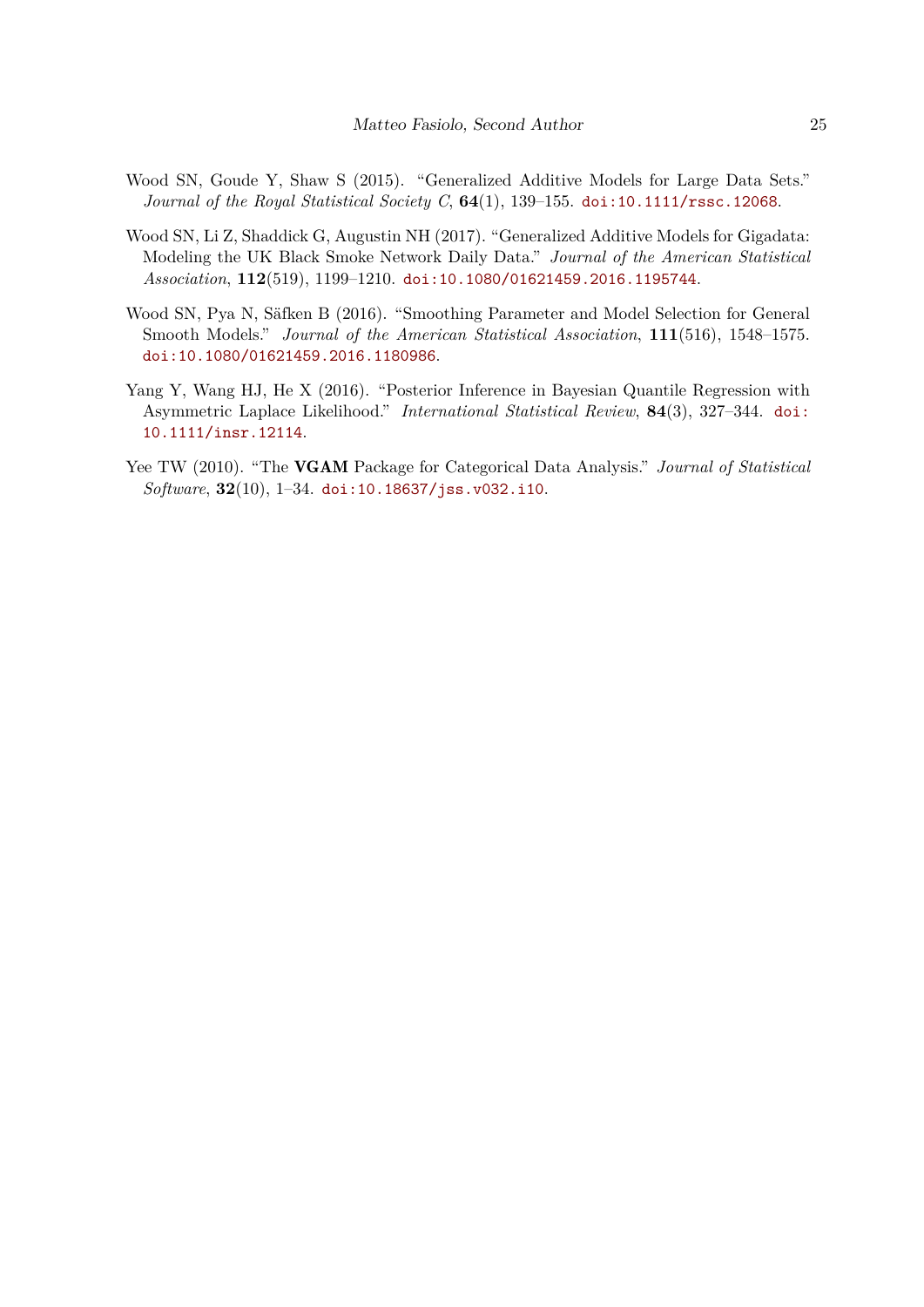## **A. Choosing the loss bandwidth manually**

<span id="page-25-0"></span>The ggam function determines the ELF loss bandwidth  $h(x)$  automatically, but this parameter can be chosen manuallly by specifying the err argument, which is set to NULL by default. Here we provide some guidelines for users who wish to choose this parameter manually. In particular, the examples in Section [A.1](#page-25-1) illustrate how parameter err affects the statistical and computational performance of the fitting methods provided by qgam.

## <span id="page-25-1"></span>**A.1. Illustrating the effect of the loss bandwidth and some diagnostics**

To clarify the interpretation of parameter err, let us consider a univariate context where we want to estimate the  $\tau$ -th quantile of response  $\gamma$  and there are no covariates. Define  $\epsilon = |F(\mu^*) - F(\mu_0)|$ , where *F* is the c.d.f. of *y*,  $\mu_0$  is the true quantile at probability level *τ* and  $\mu^*$  is the minimizer of  $\mathbb{E}\{\tilde{\rho}_{\tau}(y-\mu)\}$ . Given that  $\mu_0$  is the minimizer of the expected pinball loss (see [\(1\)](#page-2-1)),  $\epsilon$  is the asymptotic absolute bias induced by the use of the smooth ELF loss, with bandwidth  $h = \lambda \sigma$ . In Appendix [A.2](#page-30-0) we prove that

$$
\epsilon = |F(\mu^*) - F(\mu_0)| \le 2 \log 2 \, h \sup_y f(y) = \frac{2 \log 2}{\sqrt{2\pi \kappa}} \, h,\tag{13}
$$

where f is the p.d.f. of *y* and the last equality holds if *y* is Gaussian with variance  $\kappa$ . Via argument err, the qgam function allows users to set the maximum tolerable bias  $\epsilon$ , which is then used to determine the loss bandwidth by

<span id="page-25-2"></span>
$$
h = \epsilon \frac{\sqrt{2\pi\kappa}}{2\log 2}.
$$
\n(14)

Here  $\kappa$  is estimated via the location-scale GAM model, and can vary with  $x$  as usual. Parameter  $h = h(x)$ , obtained via [\(14\)](#page-25-2), is then used to determine  $\lambda$  and  $\sigma(x)$  as in Section [2.3.](#page-4-1) Of course  $\epsilon$  (err in the software) is an approximate bound, because the response is not normally distributed in practice.

In **gam** we let users choose  $\epsilon$ , rather than  $\lambda$ , because it does not depend on the scale of the response *y*. Indeed, considering the interpretation of  $\epsilon$ , reasonable values of this parameter fall in  $(0,1)$  (but qgam checks only that err is positive). To illustrate how err influences the accuracy of the quantile estimates and the computational performance of qgam, we consider a simple data set simulated as follows

```
R> set.seed(5523)
R > x \leftarrow seq(-3, 3, length.out = 1e3)R> X <- data.frame("x" = x, "y" = x + x<sup>2</sup> + rgamma(1e3, 4, 1))
```
Hence  $y_i = x_i + x_i^2 + z_i$ , where  $z_i \sim \text{Gamma}(4, 1)$ . Assuming that we want to estimate quantiles 0.05, 0.5 and 0.95, the following code estimates them using different values of err

```
R > fictGrid \leftarrow \text{lapply}(c(0.01, 0.05, 0.1, 0.3, 0.5))+ function(.errVal){
+ \text{mqgam}(y \sim s(x), \text{ data = } X, \text{ qu = } c(0.05, 0.5, 0.95), \text{ err = } .\text{errVal})+ })
```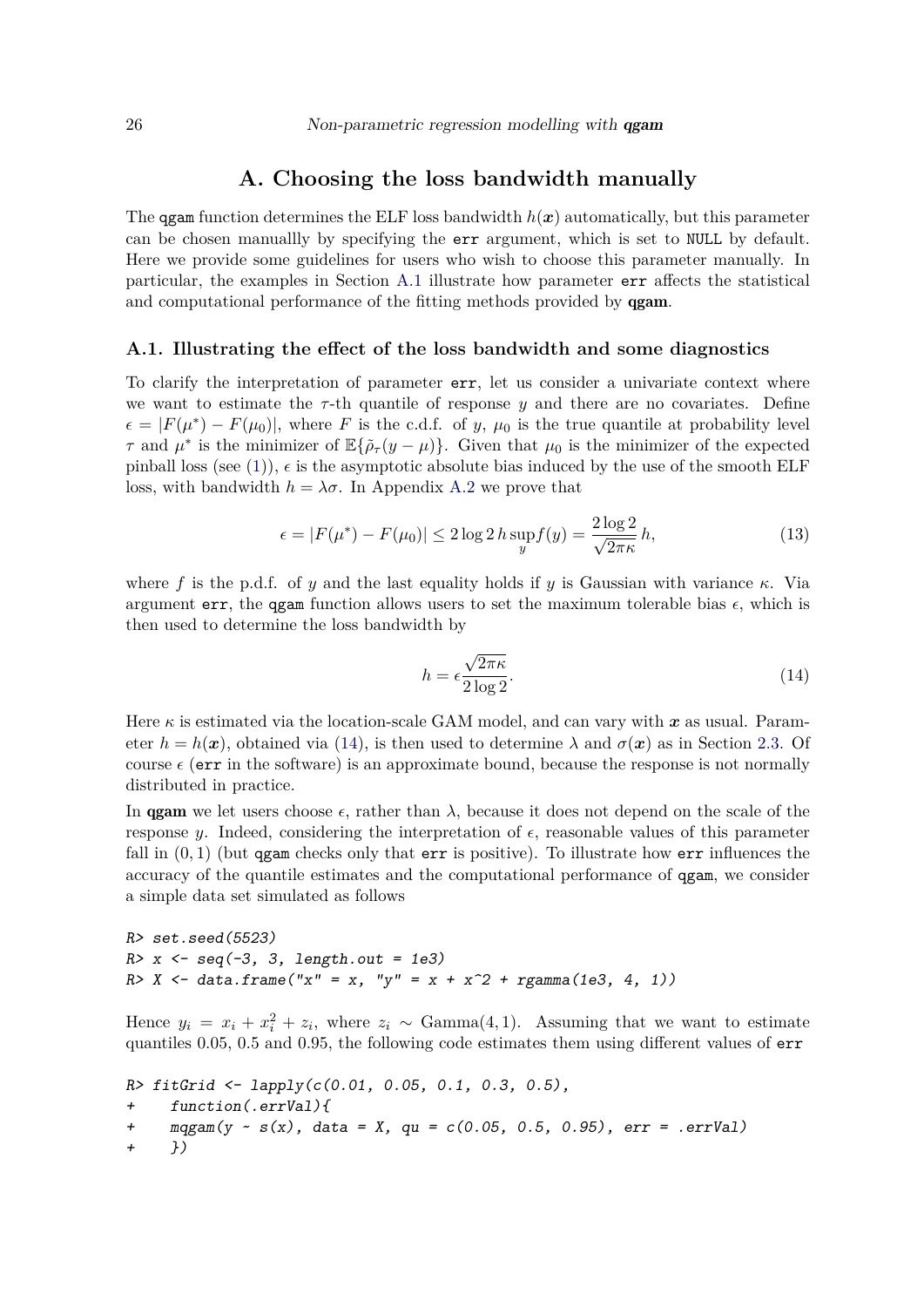

<span id="page-26-0"></span>Figure 10: Quantile fits for  $\tau = 0.05, 0.5$  and 0.95 for different values of err. The dashed lines are the true quantiles.

The resulting quantile fits are shown in Figure [10.](#page-26-0) It is clear that the bias is positive for  $\tau = 0.95$ , negative for  $\tau = 0.05$  and that its absolute value increases with err, becoming clearly visible for  $err > 0.1$ . However, increasing  $err$  affects the median estimate only slightly. Heuristically, this is because the bias induced by the smoothed loss is greater when the response distribution is more asymmetric around the quantile of interest.

One might conclude that the loss smoothness should be kept as small as possible, but this leads to computational and numerical stability issues. In fact, decreasing err tends to slow down computation, and in this example using a very small tolerance increases the computing time dramatically

```
R> system.time(fitBigErr <- qgam(y \sim s(x), data = X,
     qu = 0.95, err = 0.05) [[3]]
Estimating learning rate. Each dot corresponds to a loss evaluation.
qu = 0.95.............done
[1] 0.4
R> system.time(fitSmallErr <- qgam(y \sim s(x)), data = X,
+ qu = 0.95, err = 0.001) [[3]]
Estimating learning rate. Each dot corresponds to a loss evaluation.
qu = 0.95....................done
[1] 37.699
```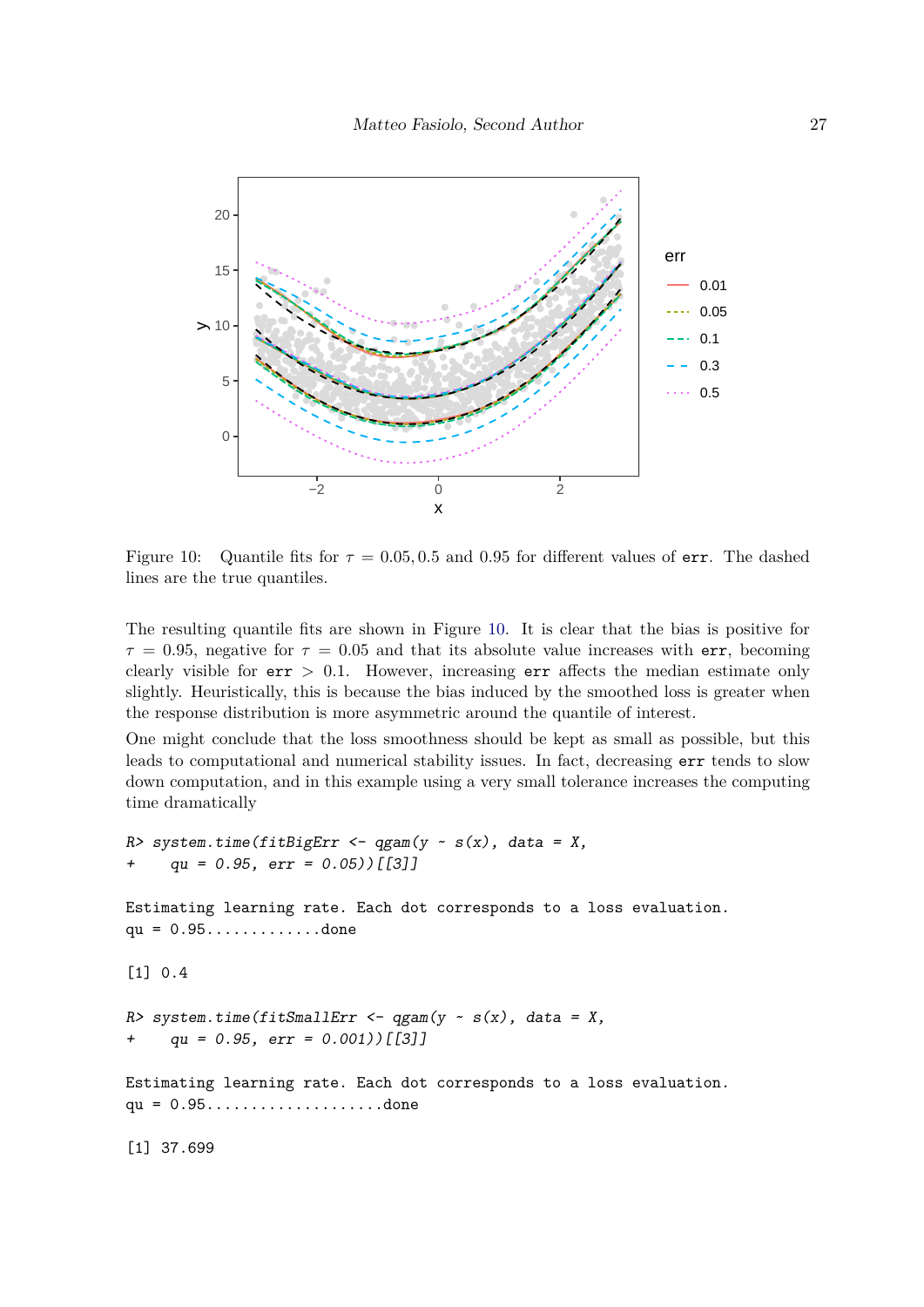

<span id="page-27-0"></span>Figure 11: Plot produced by check.learnFast, showing the estimated IKL loss at several values of  $\log \sigma_0$ , when  $err = 0.001$ . The vertical jump in the loss indicates numerical problems.

More importantly, using a very low value of err can lead to numerical problems. In fact, the following code

#### R> check(fitSmallErr\$calibr, sel = 2)

produces the plot in Figure [11,](#page-27-0) which shows how the estimated IKL loss minimized by the outer iteration looks like. The dots indicate the points at which the loss has been evaluated during the outer Brent optimization, and the vertical red line indicates the value of  $\log \sigma_0$ which minimizes the loss. Here the loss seems to be discontinuous, which is due to numerical instabilities. In fact, the analogous plot for fitBigErr (not shown) looks smooth and convex. To produce the diagnostic plot in Figure [11](#page-27-0) we used the generic qgam::check function, which dispatched to the check.learnFast method. This is because the output of qgam contains the results of a call to tuneLearnFast in the \$calibr slot. The call to check generates two plots and here we are showing only the second one by choosing sel = 2.

We can use check to have also an estimate of the bias attributable to the smoothed loss and information regarding the convergence of the smoothing parameter estimation routine. This is achieved by

```
R> check(fitBigErr)
```

```
Theor. proportion of neg. resid.: 0.95 Actual proportion: 0.952
Integrated absolute bias |F(mu) - F(mu0)| = 0.004319621Method: REML Optimizer: outer newton
```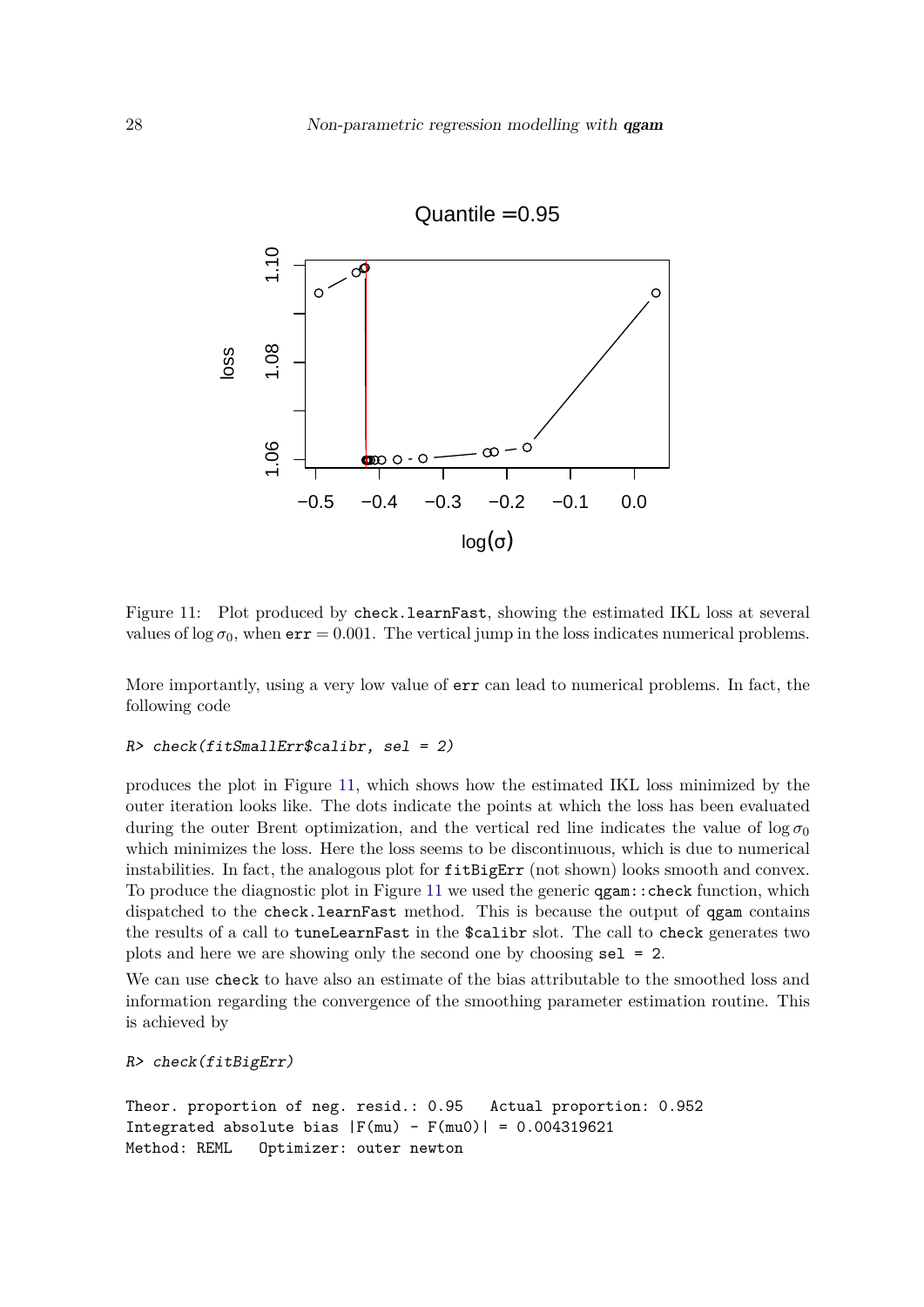

<span id="page-28-0"></span>Figure 12: Diagnostic plots produced by check.qgam. Left: observed proportion of negative residuals in ten bins, with 95% reference intervals. Right: histogram of estimated bias attributable to using a smooth loss.

```
full convergence after 5 iterations.
Gradient range [2.626207e-05,2.626207e-05]
(score 3187.994 & scale 1).
Hessian positive definite, eigenvalue range [1.874658,1.874658].
Model rank = 10 / 10
Basis dimension (k) check: if edf is close too k' (maximum possible edf)
it might be worth increasing k.
```
k' edf  $s(x)$  9 5.27

which produces the preceding text output and the diagnostic plots shown in Figure [12.](#page-28-0) The text states that the intermediate optimization for selecting  $\gamma$  achieved full convergence in few iterations. It reports the range of the entries of the LAML [\(7\)](#page-5-1) gradient w.r.t.  $\gamma$  at convergence, which we expect to be small, and confirms that the Hessian is positive definite, so that LAML is (at least locally) convex. The text also states that the model has full rank, hence all the regression coefficients  $\beta$  are identifiable. The first two lines of the printed text are concerned with the bias due to the use of the smooth ELF loss. The first line says that nearly 95% of the observations fall below the fitted quantile, which is the percentage we expect for  $\tau = 0.95$ . The second line reports an estimate of the absolute bias  $|F{\mu^*(x_i)} - F{\mu_0(x_i)}|$ , averaged over the observed  $x_i$ 's. This is much lower than the bound  $err = 0.05$  used to fit this model. Figure [12](#page-28-0) gives more details, with the left plot showing the proportion of negative residuals in a sequence of bins, ordered according to increasing value of  $\mu_{\tau}(\mathbf{x})$ . The crosses define 95% reference intervals for the proportions, obtained using binomial quantiles. The plot on the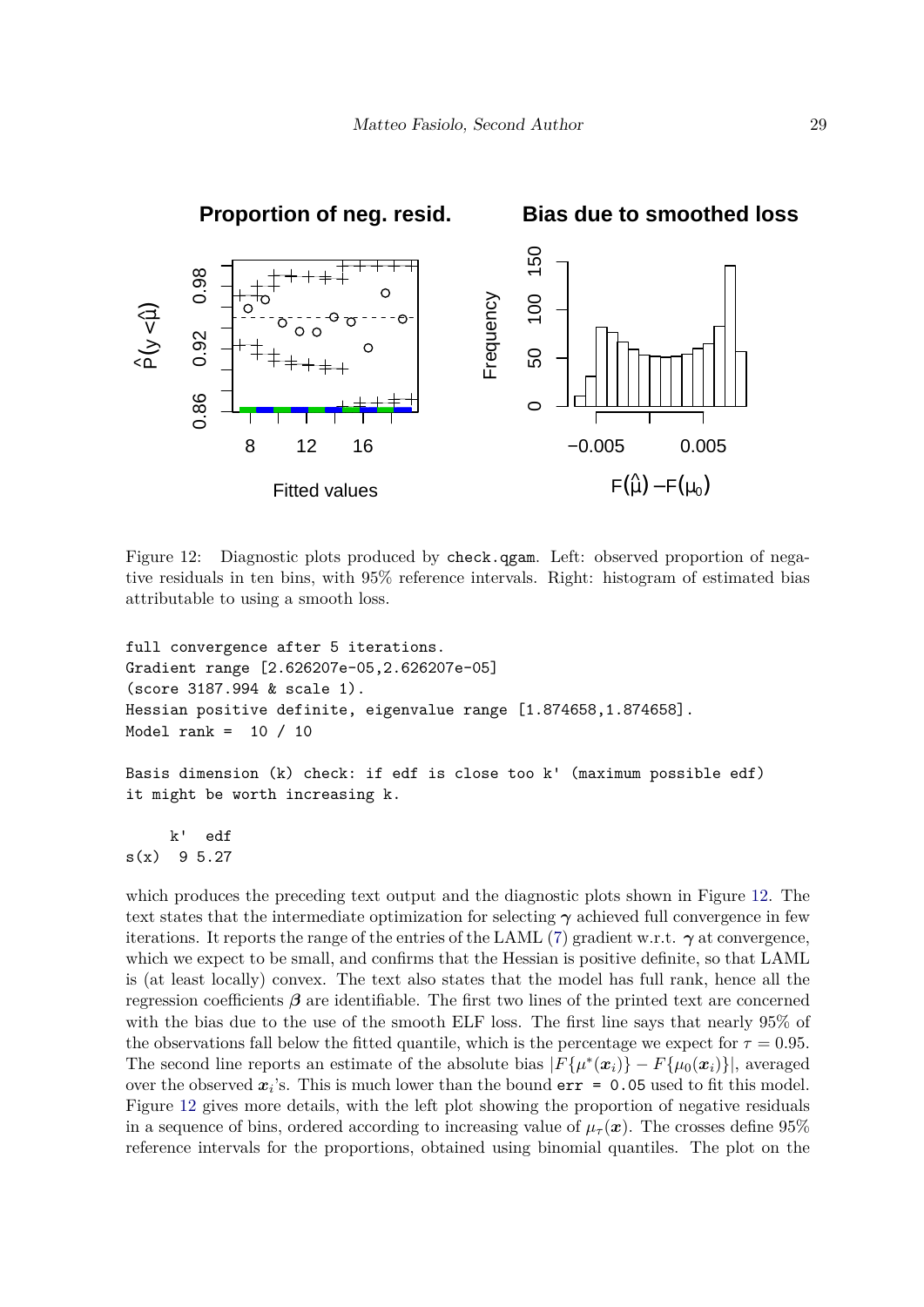right is a histogram of all the estimated values of the bias  $|F{\mu^*(x_i)} - F(x_i)|$ , and it shows that the bias is low for all observations. Hence, the text and visual output of check.qgam confirm that the LAML optimization achieved full convergence and that we should not be too concerned about the bias. The last few lines of the text output indicate that the effective degrees of freedom (edf) used to model the effect of x are well below the degrees of freedom available for this smooth effect  $(k')$ . This suggests that the number of basis functions used to model the effect of x was sufficiently large, while edf  $\approx k'$  would indicate that the fit is using all the available degrees of freedom, and that we might want to increase the number of basis functions used.

The results presented in this section and our practical experience on loss smoothness selection and convergence checking with **qgam** can be summarized in the following set of suggestions:

- the automatic procedure for selecting the loss smoothness generally offers a good compromise between statistical bias, variance and numerical stability;
- the old default (used in versions of the **ggam** package lower than  $1.3.0$ ) was  $err =$ 0.05, which generally does not lead to unacceptably high levels of bias;
- if the calibration loss plotted by check(fittedQGAM\$learn) is irregular, or the text printed by check(fittedQGAM) does not confirm that full convergence was achieved, try to increase err;
- if you have to increase  $err$  to 0.2 or higher to avoid convergence issues, then there might be something wrong with your model (for example, it is missing an important effect);
- the bias attributable to the adoption of a smoothed ELF loss can be estimated using check(fittedQGAM);
- you might get messages saying that outer Newton did not converge fully during estimation. These are generated by mgcv::gam during LAML maximization, and should not be problematic as long as the calibration loss is smooth (which you can check using check(fittedQGAM\$calibr)) and check(fittedQGAM) states that full convergence was achieved;
- in preliminary studies, that is when you are exploring different model structures and you are not yet interested in getting the most accurate estimates, do not decrease err too much as it considerably slows down computation;
- setting err too low is generally not a good idea. In fact, err is an approximate upper bound on the bias, the latter being generally much lower than this parameter suggests, and it is arguably better to have a small amount of bias than numerical problems. As stated above, the default loss smoothness selection procedure, used by default in qgam and mqgam, typically provides stable fits and a near optimal bias-variance tradeoff.